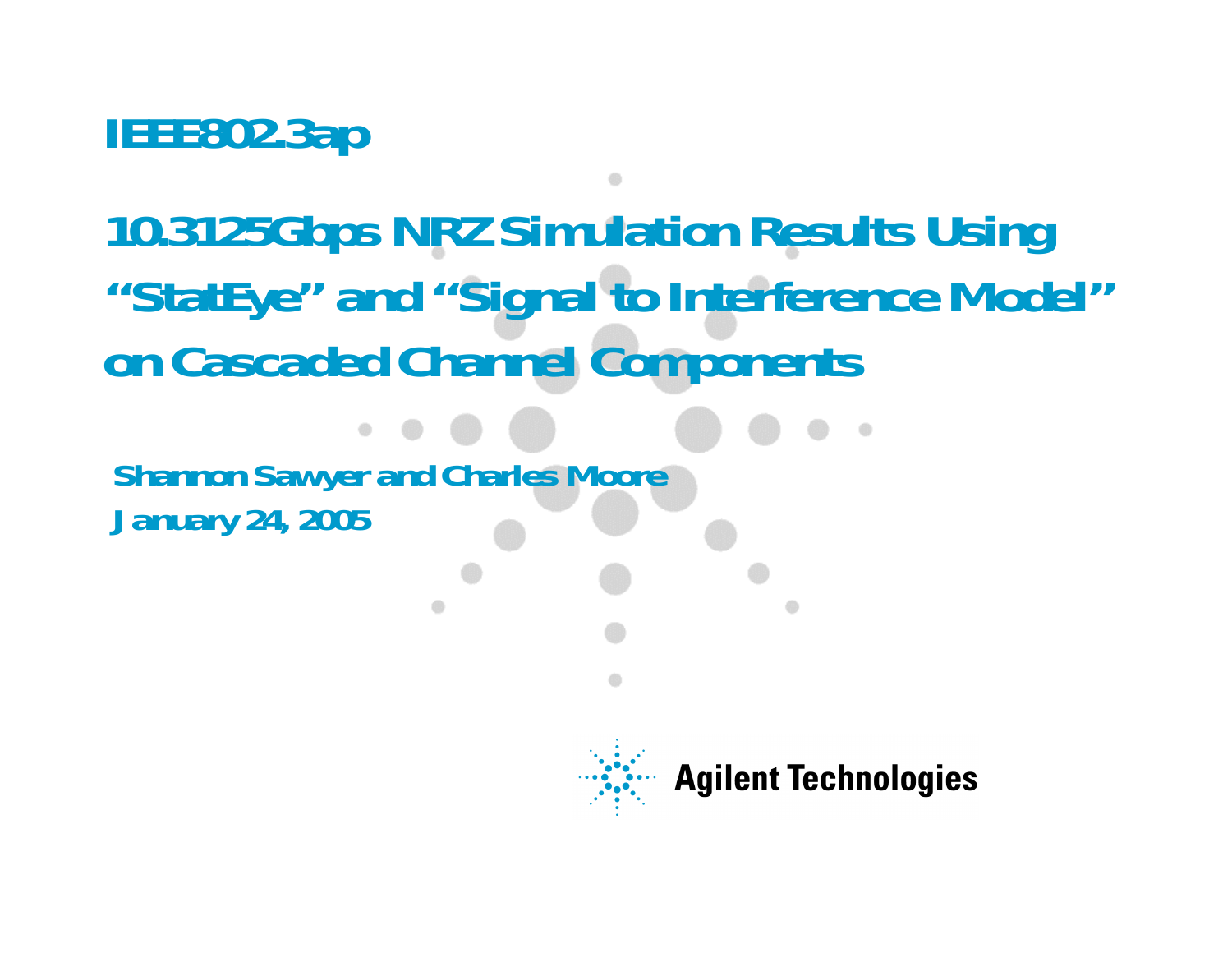#### **Presentation Outline**

- •**Motivation**
- **Tool Comparisons**
- **Simulated Channel Specifics**
- **StatEye Overview and Setup**
- **StatEye Results**
- **Signal to Interference Model Overview and Setup**
- **Signal to Interference Model Results**
- **Result Correlations**
- **Conclusions**

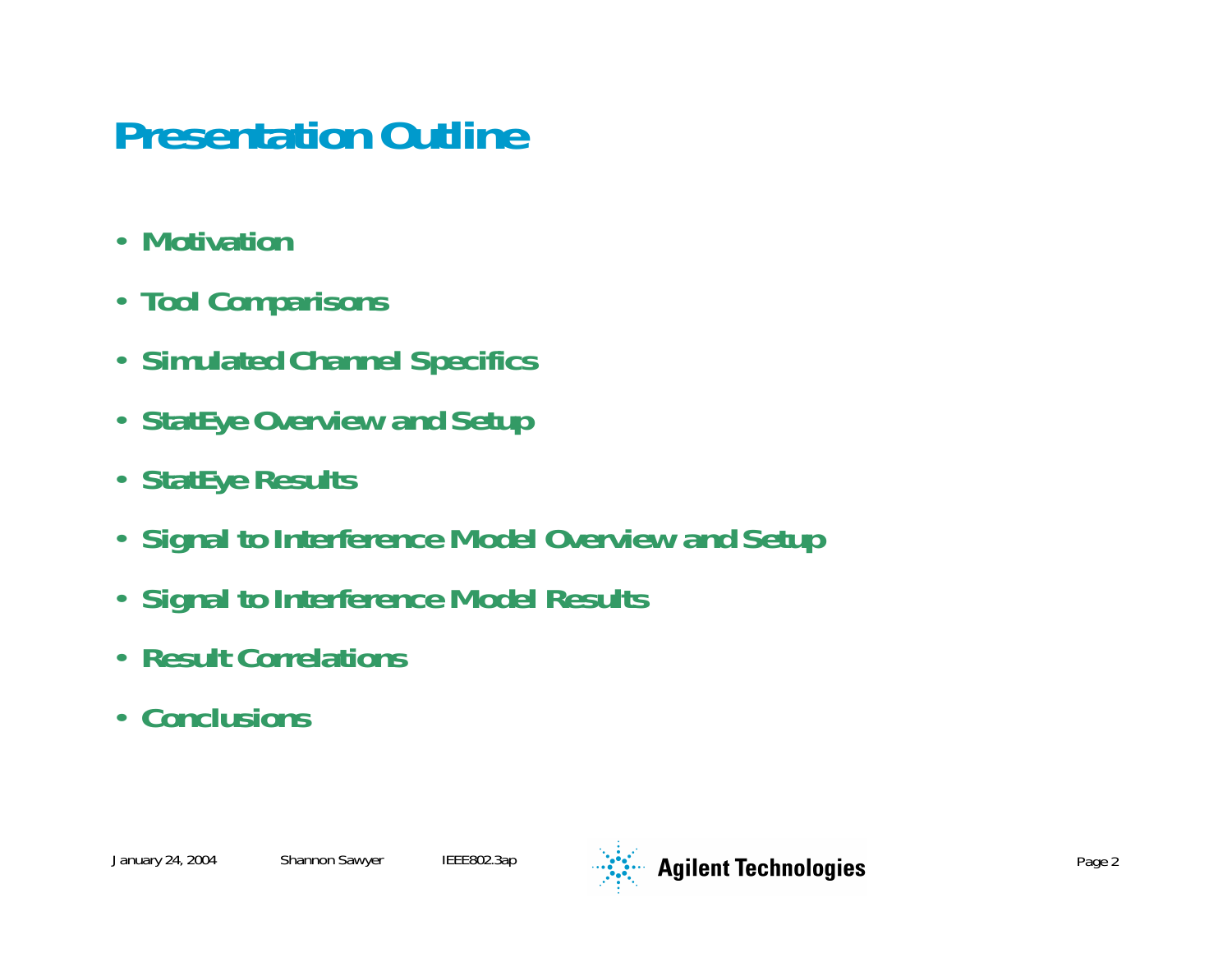### **Motivation**

**A tool is needed for the committee to create and validate a channel model with various signaling methods and be useful for board vendors to verify channel compliance.**

- **1. Should have:**
	- •**Ability to use S-parameters of IC, package, channel, capacitors, and crosstalk**
	- •**Ability to evaluate loss, impedance, and reflections across frequency span**
	- •**Ability to emulate modern system features i.e. TX emphasis, RX FFE, RX DFE, etc.**
	- •**Ability to provide BER**
- **2. Currently available examples:**
	- •**Open Source: StatEye**
	- •**Commonly Available: HSPICE, ADS, Matlab, Perl**
	- •**Proprietary: IBM's DFECDR tool, Agilent's Signal to Interference Model**

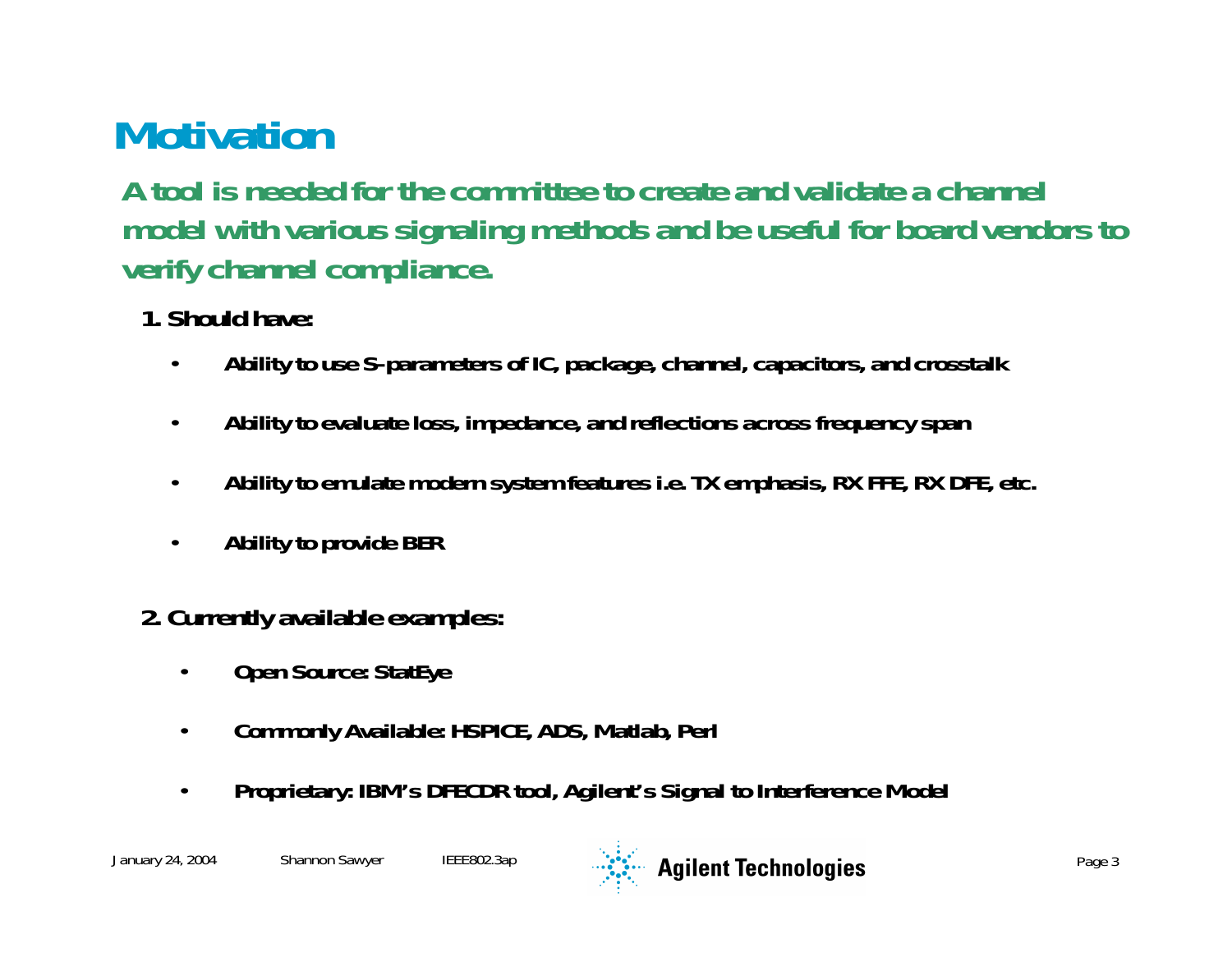## **Tool Comparisons**

#### **StatEye**

- $\bullet$ **Open source Matlab scripts for ISI and jitter modeling of communication link.**
- $\bullet$  **Emulates TX and RX systems against channel S-parameters by building and evaluating a pulse model through PDFs. These PDFs are used to statistically generate BER contours in the shape of an eye.**
- $\bullet$ **Developed by Anthony Sanders, Edoardo Prete, Alex Deas, and Bob Davidov**
- $\bullet$ **Code and forum support available at www.stateye.org**

#### **Signal to Interference (SigInt) Model**

- • **Perl scripts that call HSPICE and C functions to evaluate the reflections in end to end channels using a generated pulse response against S-parameters. Output are tap weights, various signal gains, self interference, re-reflected interference, SDD21 margin, and signal/noise relationships.**
- •**Developed by Charles Moore and presented to Ad Hocs. moore\_01\_1104**

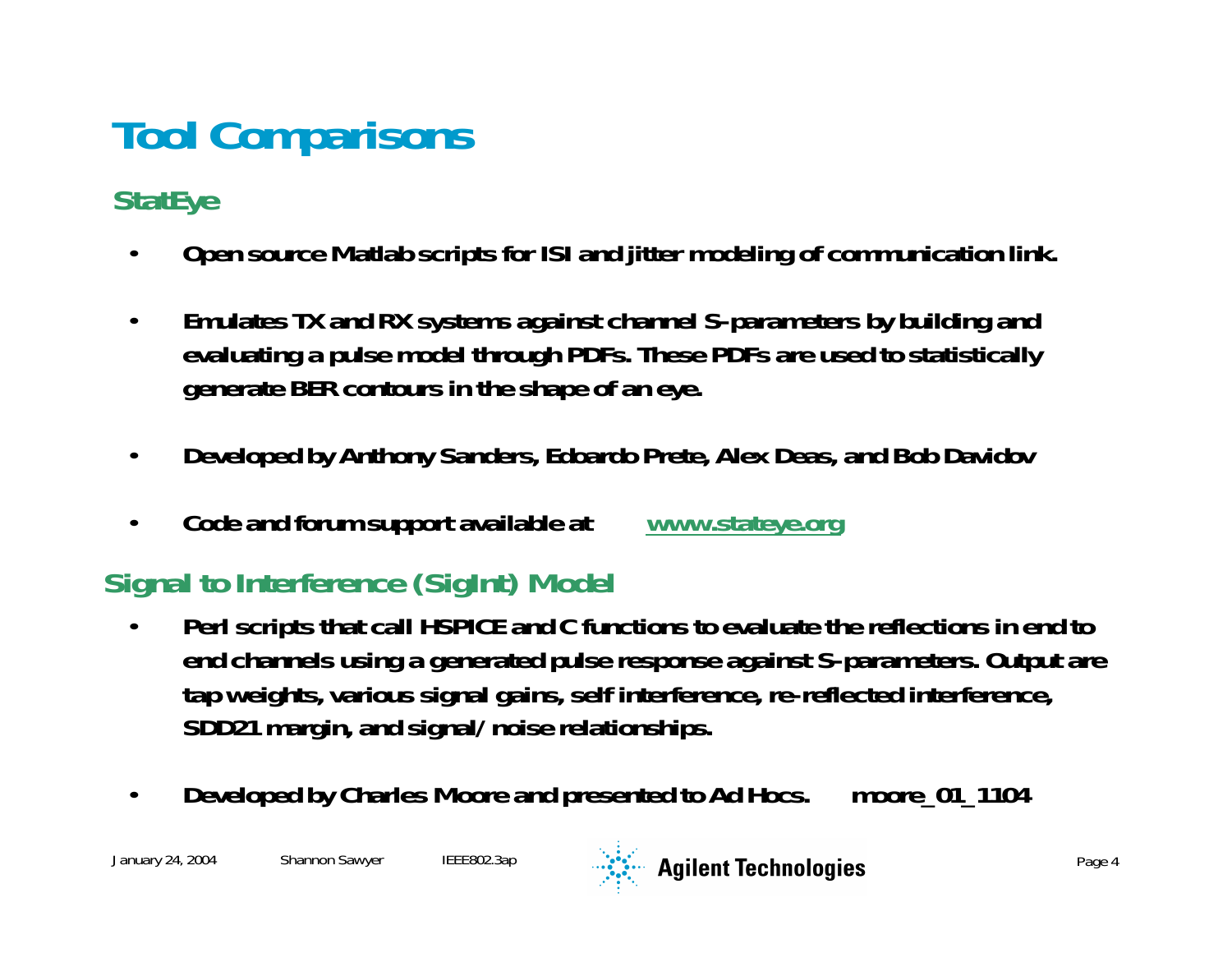### **Simulated Channel Specifics**

#### **Cascaded Channel Components**

- • **Tyco's 7 thru channels from the database each with (qty4) xtalk\_rev6.s4p for xtalk. Cases 6&7 have worst stub effect (125mil stubs).**
- $\bullet$  **Intel's 18 thru channels from the database each with NEXT1&3 and FEXT1&2 for xtalk. "T" channels have worst stub effect (175mil stubs).**
- •**Intel's Spec\_RL\_cap\_like.s4p package model (one for each end of channel)**
- •**Agilent's 4\_7nf.s4p AC coupling capacitor**
- • **For each of the cases, these 4 channel component's .s4p files were cascaded into a single .s4p as described in sawyer\_m2\_0105 and run with each simulator.**
- $\bullet$  **TP4-TP5 AC coupling cap vias were not available at simulation time to complete the full channel.**
- $\bullet$ **Simulations were performed with and without xtalk**

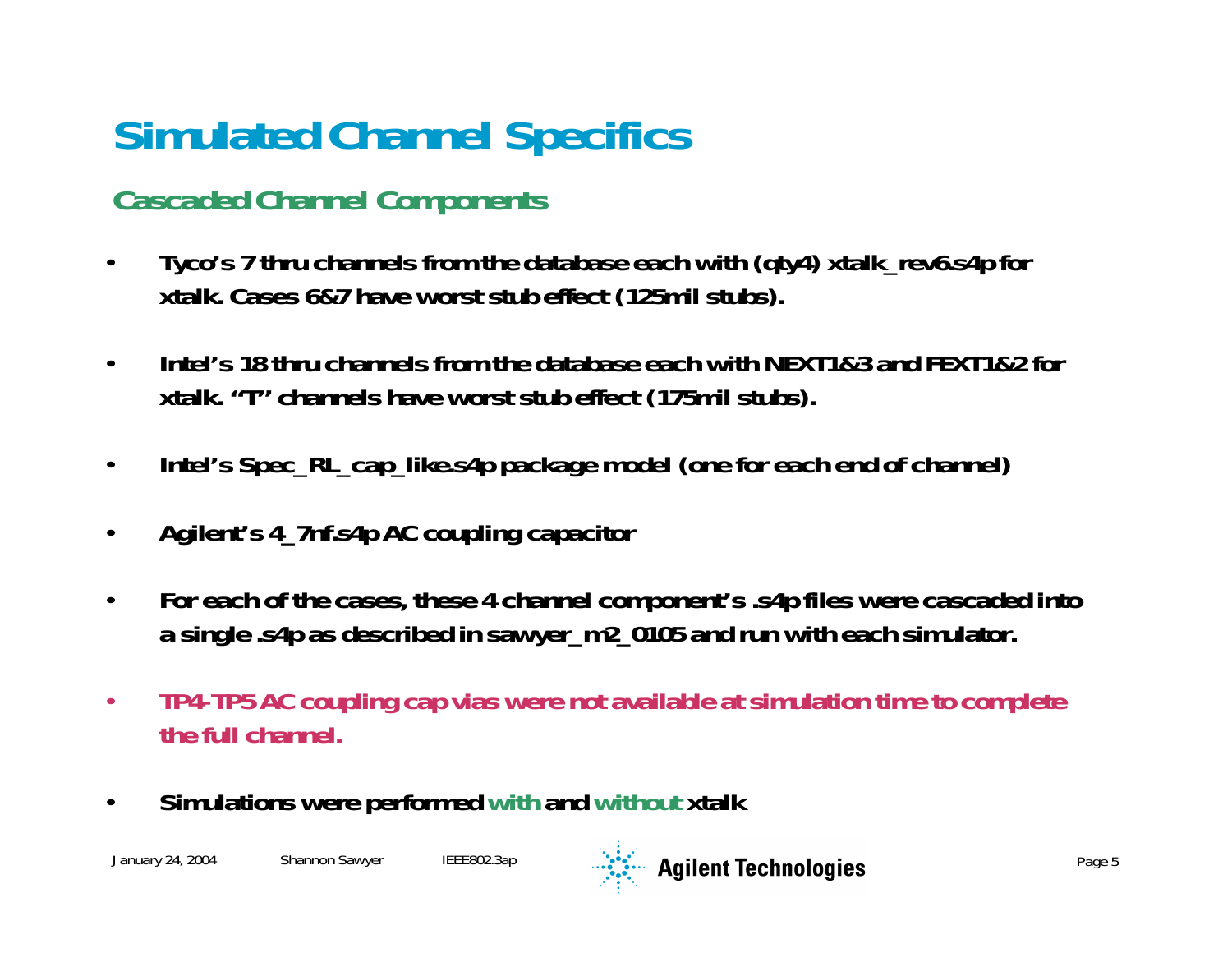### **StatEye Overview**

#### **Steps to Generate a StatEye**

#### **(Paraphrased from ghiasi\_01\_09\_04)**

- **1. Input S-parameters of channel**
- **2. Generate pulse response from S-parameters**
- **3. DFT of TX pulse, combine with SDD21, then IDFT, sampled at bit rate, for RX pulse at x(0) to generate first conditional vertical PDF**
- **4. Iterate #3 for family of values of x(0+bit time)**
- **5. Generate horizontal PDF from RJ and DJ values.**
- **6. Choose vertical line at sample point, then combine #4 and #5 to generate PDF of vertical line (provides BER height contour)**
- **7. Iterate #6 for family of values of x (provides BER width contour)**

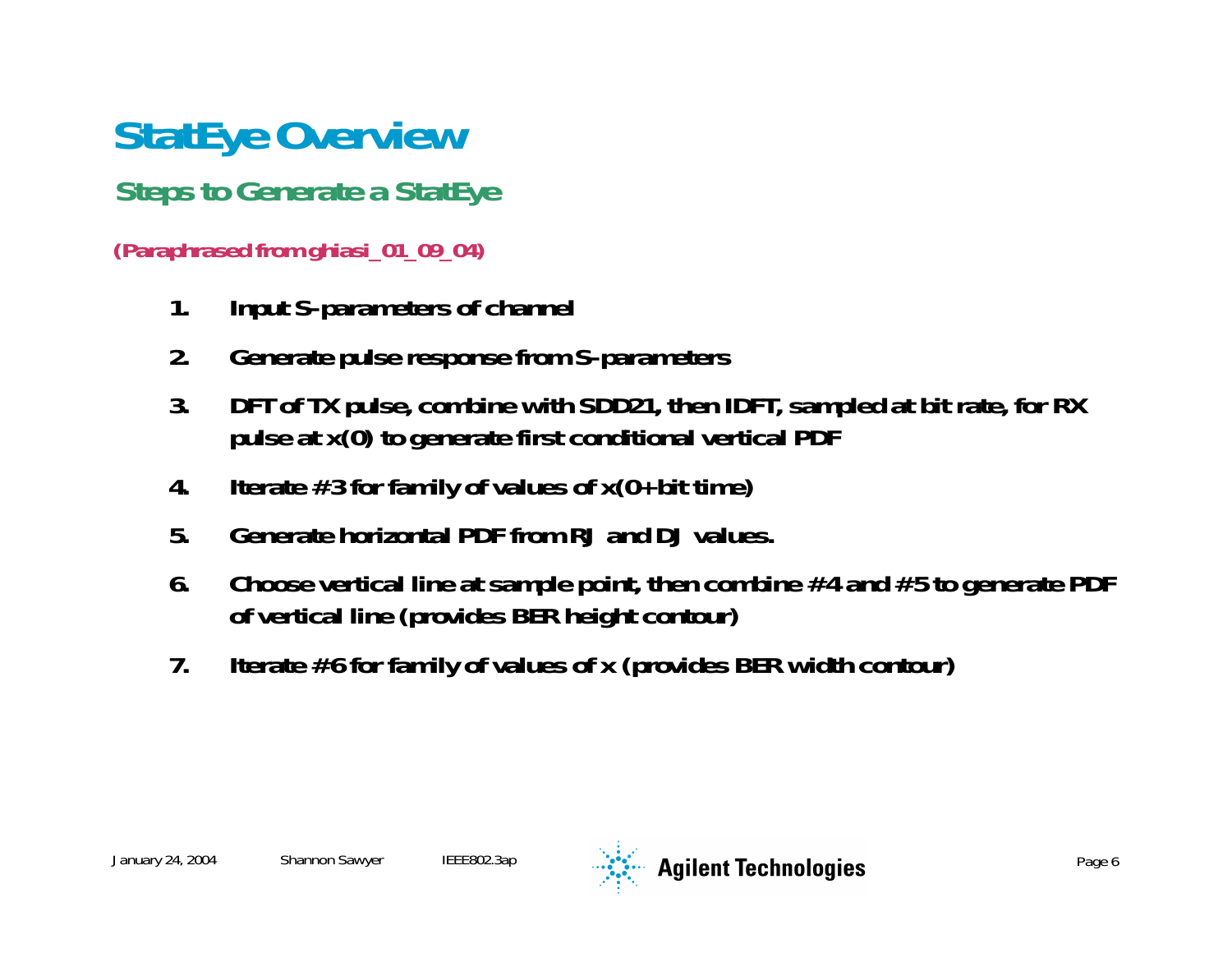### **StatEye Overview**

#### **Version 3.0E GUI**

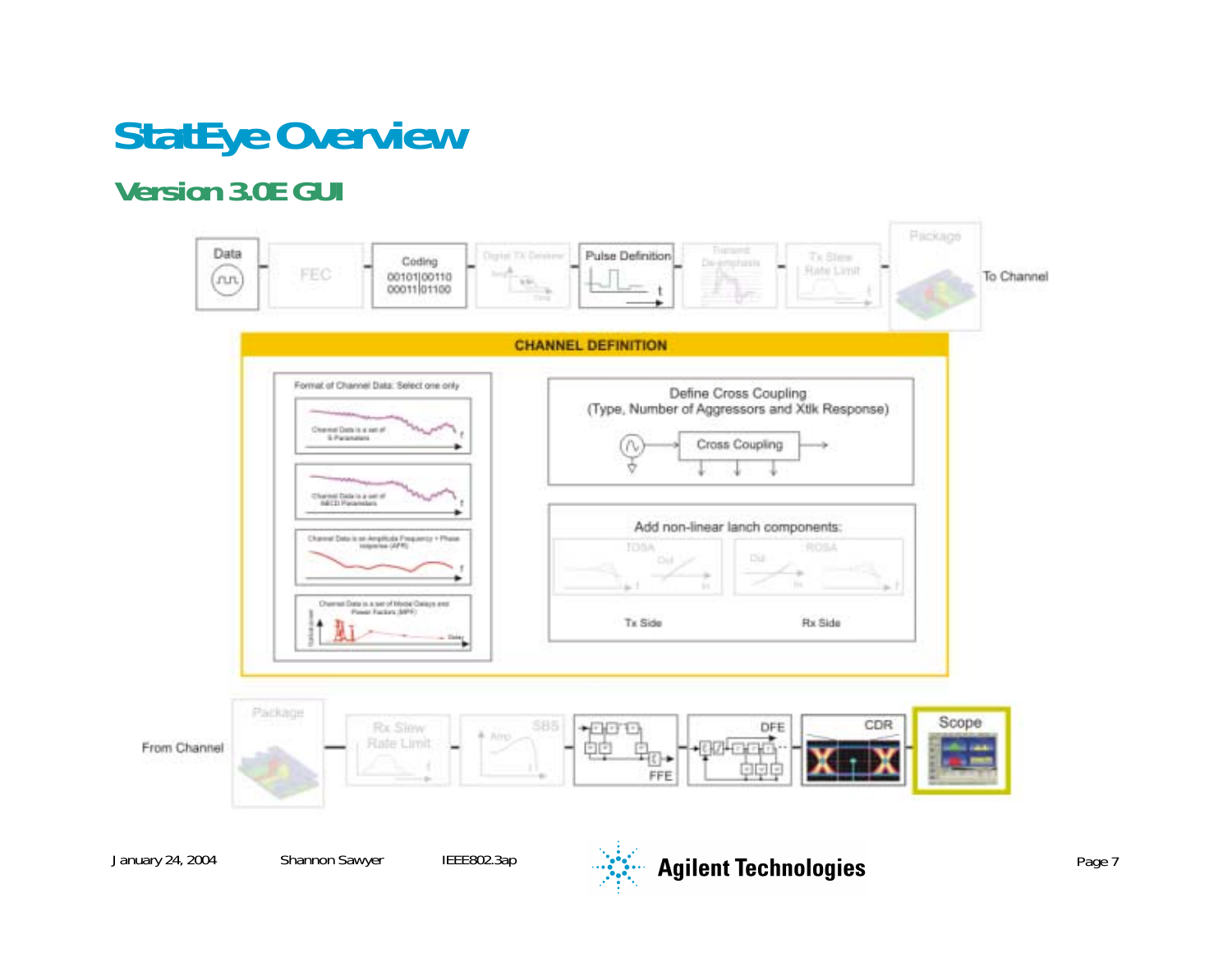### **StatEye Setup**

#### **Transmitter**



**Coding Spectrum = Raw NRZ**

#### **DataGenerator:**

- **Rate = 10.3125Gbps**
- **DJ = 0.15UI pp**
- **RJ = 0.15UI pp**
- **BER = 1E-15**
- •**PNA = []**
- $\cdot$  **DCD** = 0.05
- **Pulse** 
	- **Ideal [x]**
	- **Gaussian []**
	- **Spectrum []**

**Coding:**

 $\bullet$ 

• **PAM = PAM2**



#### **PulseDefinition:**

- **txpre = []**
- **txpost = [ -0.1,-0.1]**
- **vstart = [-0.4, -0.3, -0.2]**
- **vend = [0,0,0]**
- **vstep = [0.1, 0.05, 0.025]**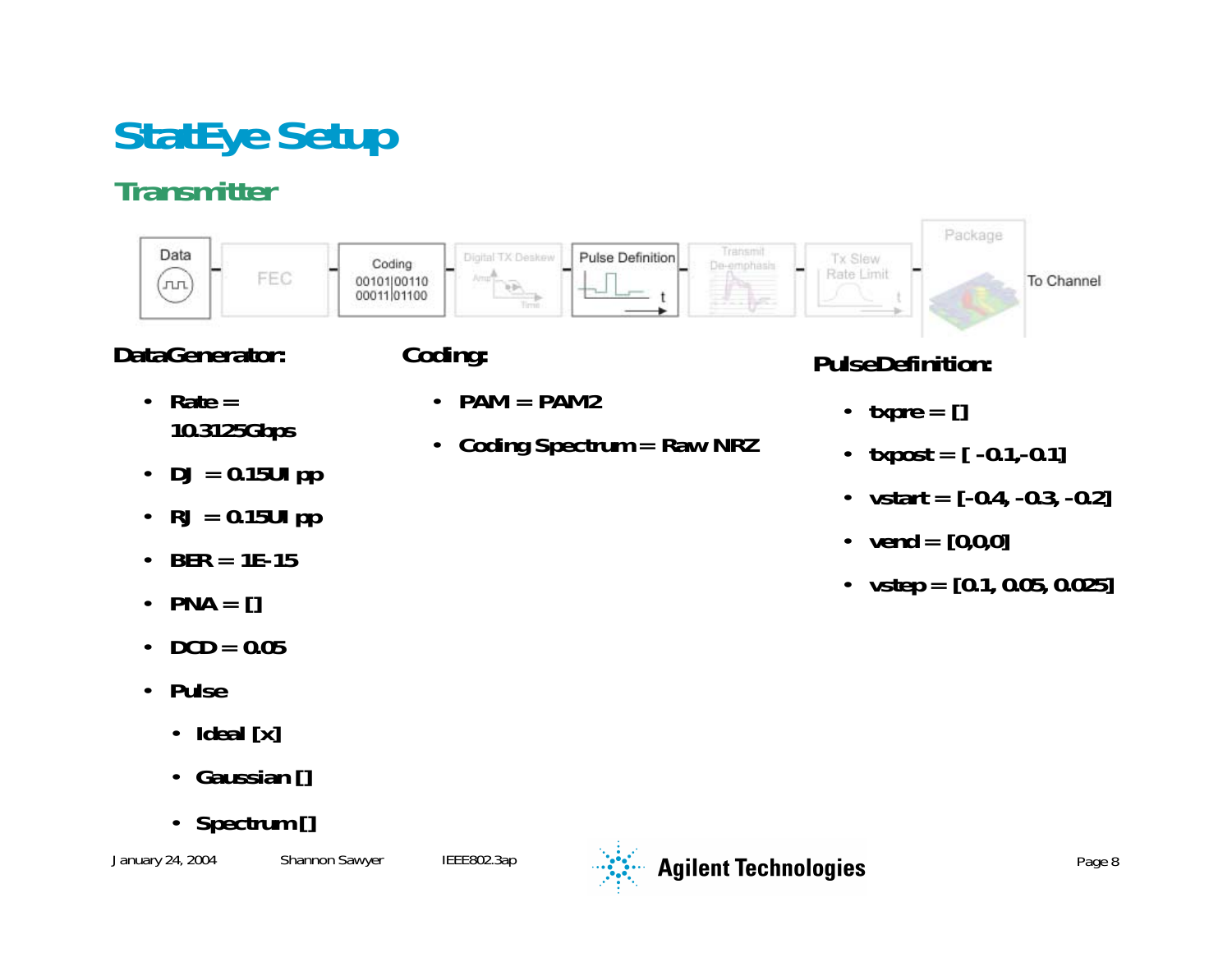

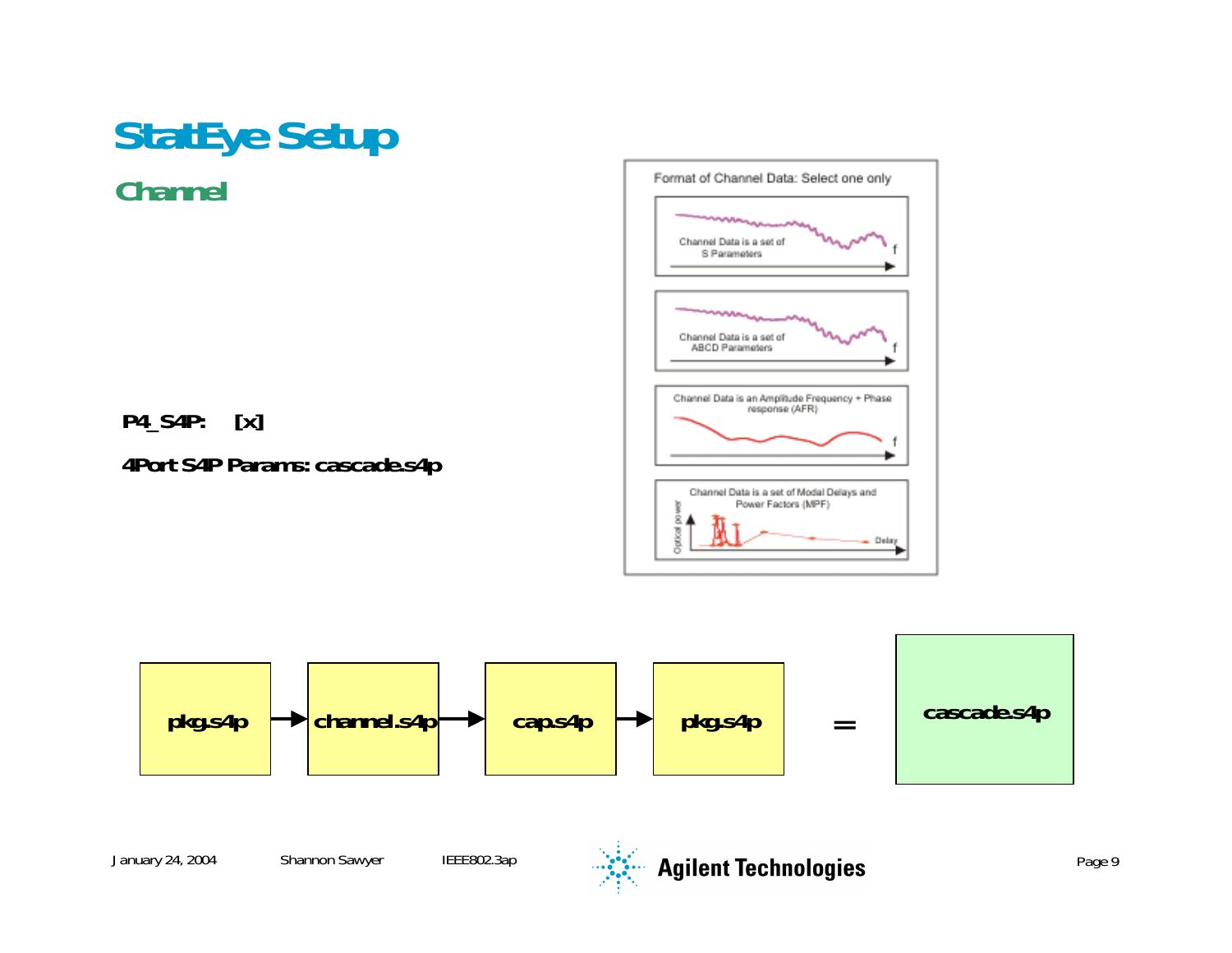#### **StatEye Setup CrossTalk**





**Summation:**

- **Linear [x]**
- **RSS []**

**Number of Aggressors: 4**

**Aggressor: s4p [x]**

**s4p aggressor data: next.s4p, fext.s4p,….**

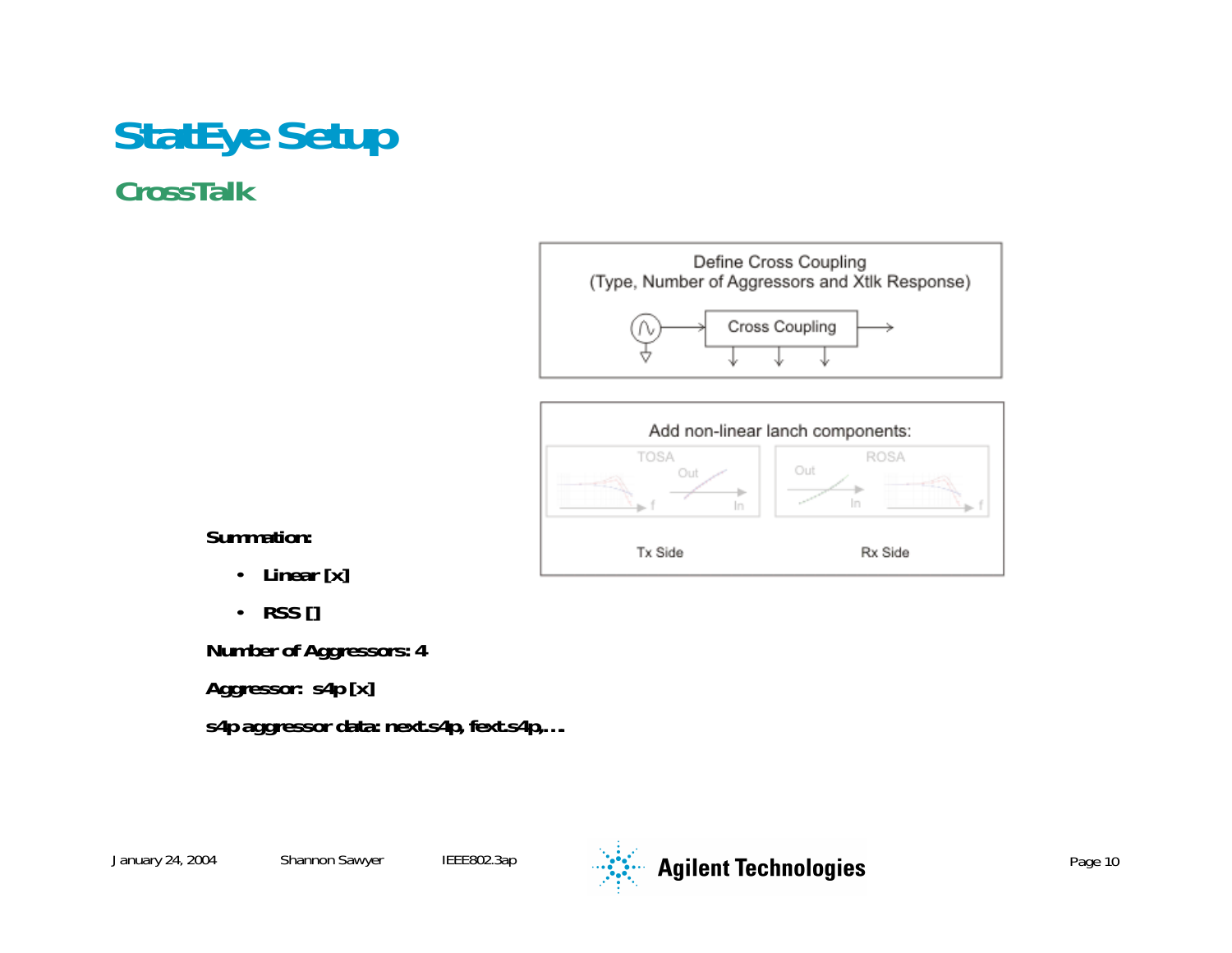## **StatEye Setup**

#### **Receiver**

From Channel



**FFE: Taps = 4**

**DFE: Taps = 4**

**CDR:**

- •**Single PLL [X]**
- •**Dual PLL []**
- •**16x Oversampling Digital CDR**
- • **Eye enlargement:** 
	- **Off [x]**
	- **Acuid []**
	- •**Samsung []**
	- •**Broadcom []**

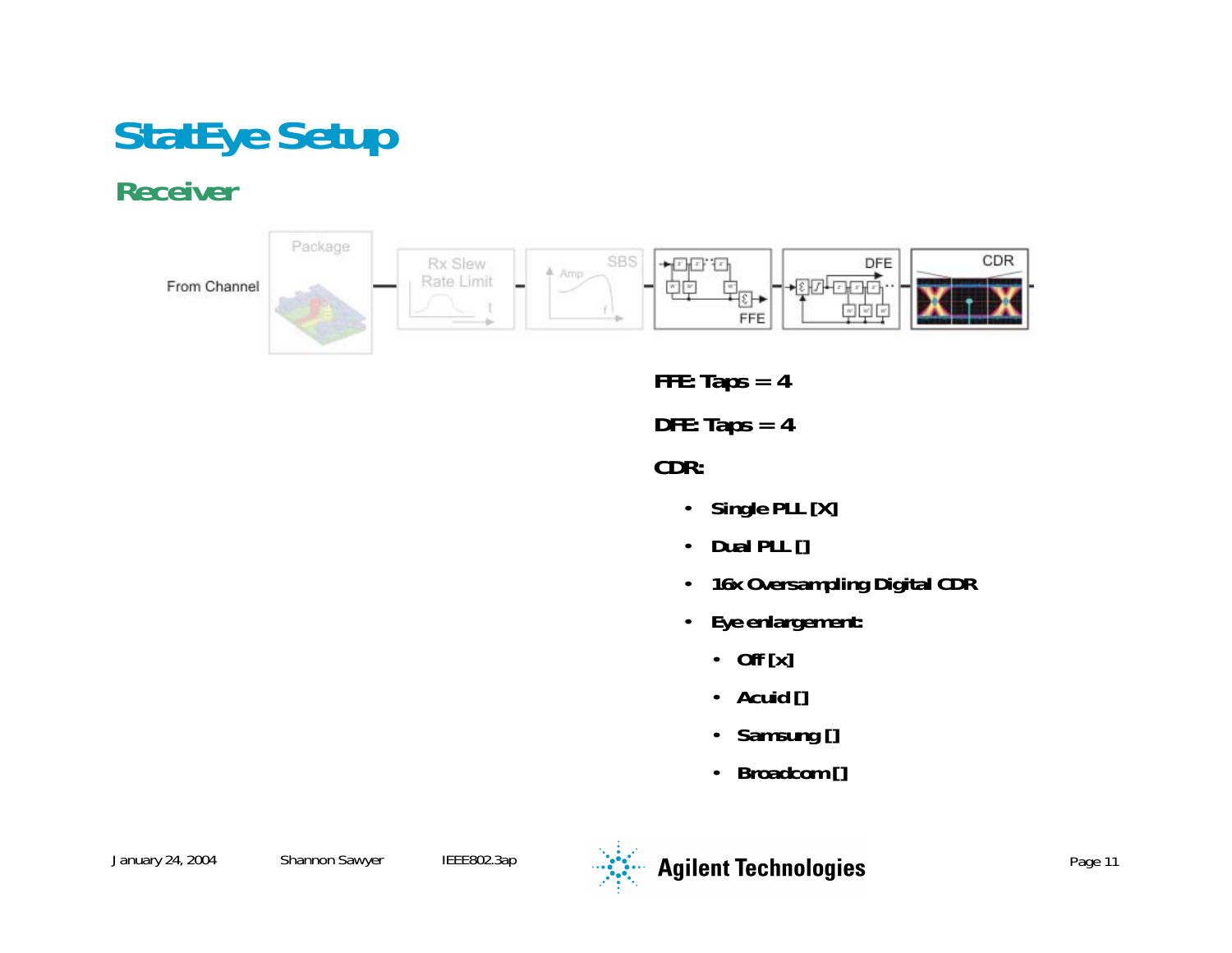#### **StatEye Setup Output Data**

**Plot: TX Filter [] Plot: PADs [] Plot: S11, S12, … [] Plot: ABCD Parameters [] Plot: Transfer Function [] Plot: SDD11, SDD12, … [] Plot: Measured and Interpolated Data [] Plot: Modal Delays and Power Coupling Coefficients [] Plot: Amplitude Frequency Response [] Plot: TOSA [] Plot ROSA [] Plot: RX Filter [] Plot: Pulse Response [x]**



**Plot: PNA [] Plot: Statistical Eye [x] Eye Contour Type: Q [] Eye Contour Type: BER [x] Plot: Bathtub Curve [] BER of min contour: 1E-15Results File : ../Results/Example.mat**

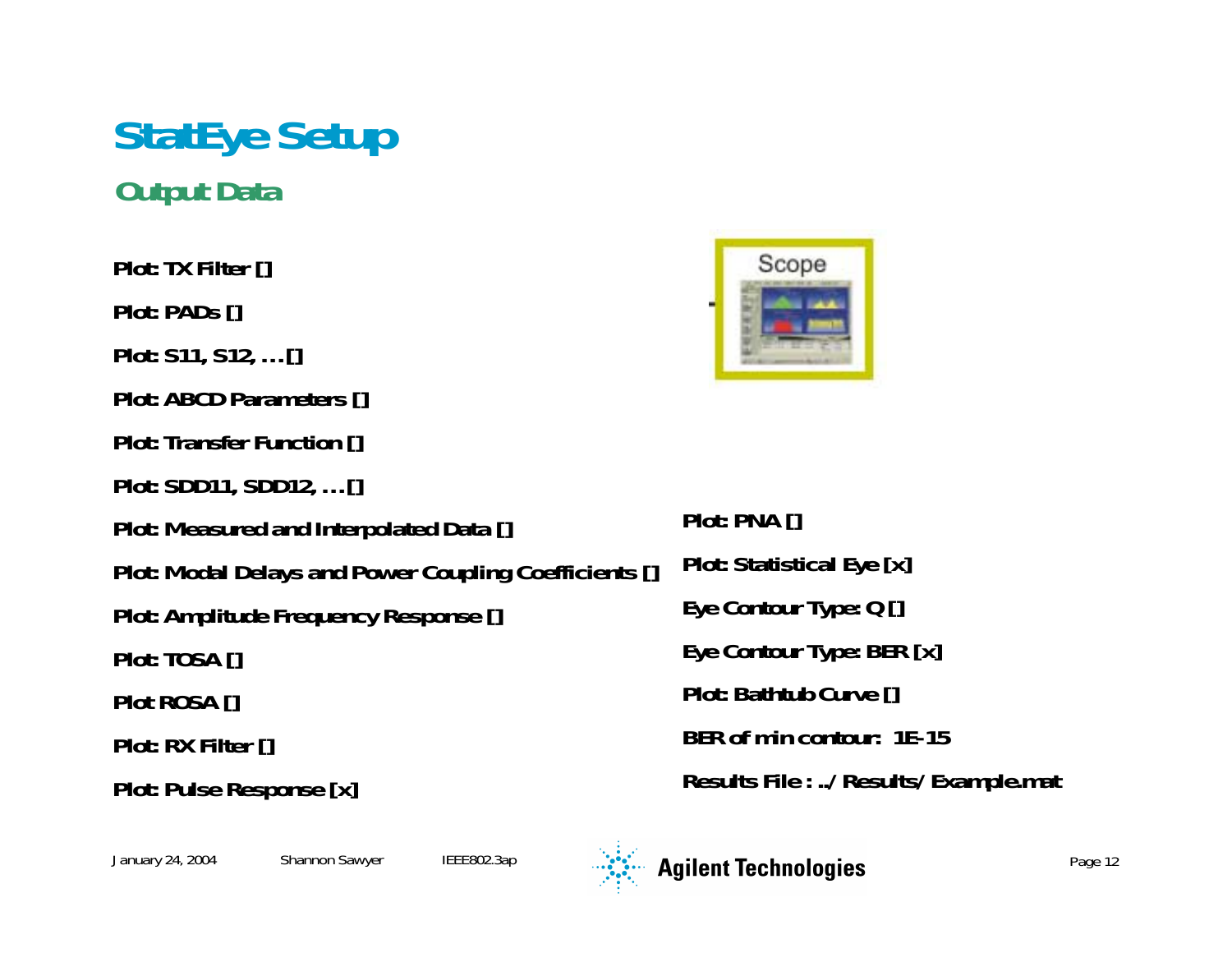### **StatEye Example Output**

#### **Pulse Response**



- **TX input pulse (red) and pulse seen at the RX (green)**
- **TX normalized amplitude**
- **UI normalized time**

#### **StatEye**



- **BER contours (inner contour is 1E-15)**
- **Min contour amplitude represents output eye in Vsepp normalized to TX pulse amplitude. I.e.. 0.12\*1.0V=120mVsepp or 12% of TX input pulse amplitude.**



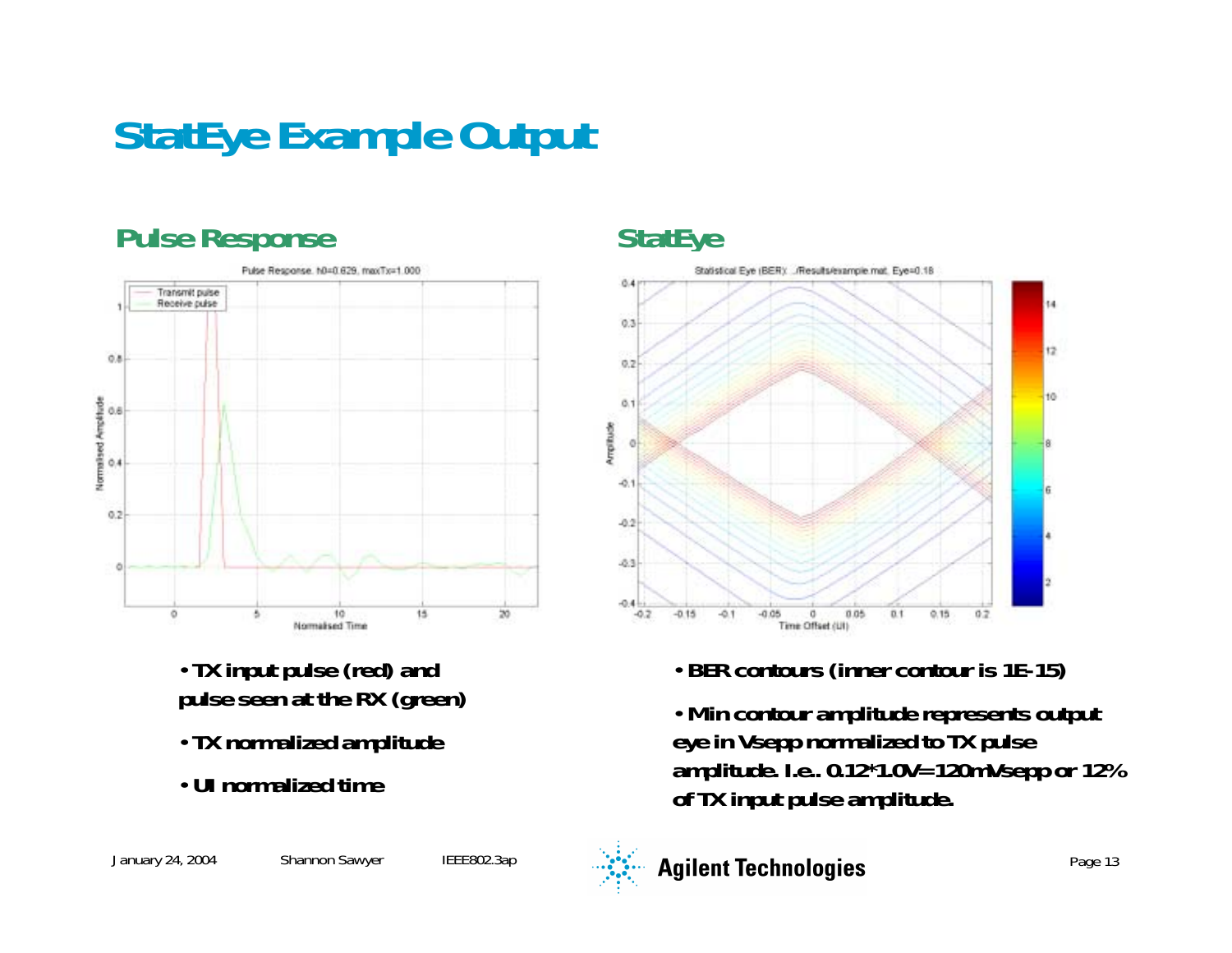### **StatEye Simulation Results**

**EyeHeight, EyeWidth, DJ, RJ vs. Tyco and Intel channels (noXT)**



**EyeWidths and EyeHeights correlate with each other**

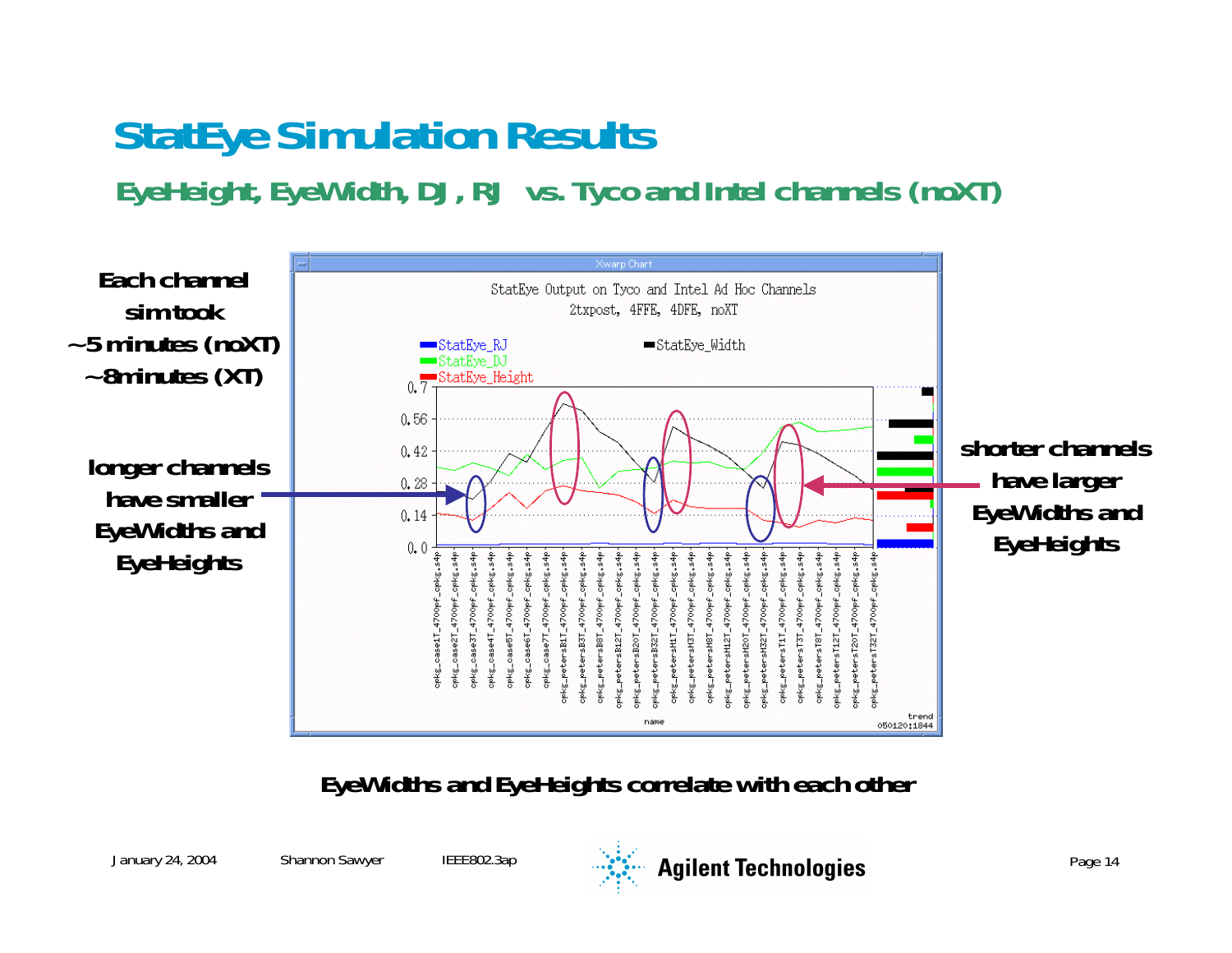### **StatEye Simulation Results continued…**

**EyeHeight, EyeWidth vs. Tyco and Intel channels (XT and noXT)**



**Comparison of Tyco Case5&6 and Intel B1,M1,T1 show stub length affects Intel has more change in EyeHeight with XT, and EyeWidth has no change** 



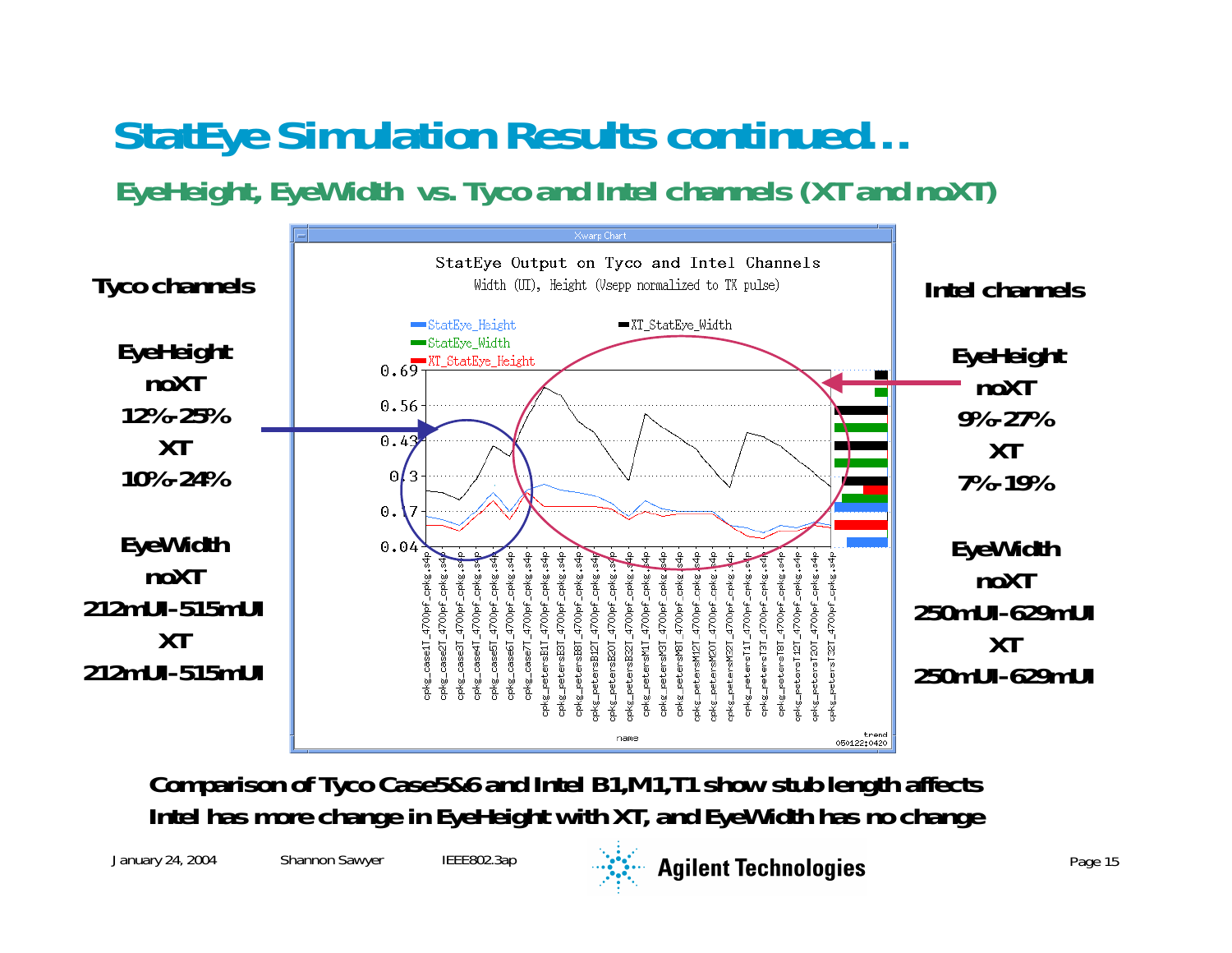#### **Signal Interference Model (SigInt) Overview Perl and C functions**

#### **(Paraphrased from moore\_01\_1104)**

- **1. Read in S-parameters of channel components**
- **2. Average SDD21 around Nyquist rate to get "AC gain"**
- **3. HSPICE generate 1 bit pulse into ideal termination to get "pulse gain"**
- **4. Optimize TX tap coefficients with channel.**
- **5. Integrate the pulse response tail 2 bit times after cursor to get "self interference"**

6. Use 
$$
\int_{0}^{15G} |\text{chS11}| \cdot |\Gamma \text{tx}| |\text{chS21}| \cdot 2 \cdot \frac{\sin (\pi \text{ f} \cdot \tau)}{\pi \text{ f}} \text{df}
$$

**to determine "re-reflect interference" for TX and a similar integral for RX**

- **7. Linearly sum in worst case interfering patterns for xtalk as in moore\_01\_0704**
- **8. Output the results and analyze Signal and Noise data to create a channel gain limit or an eye height/width limit.**

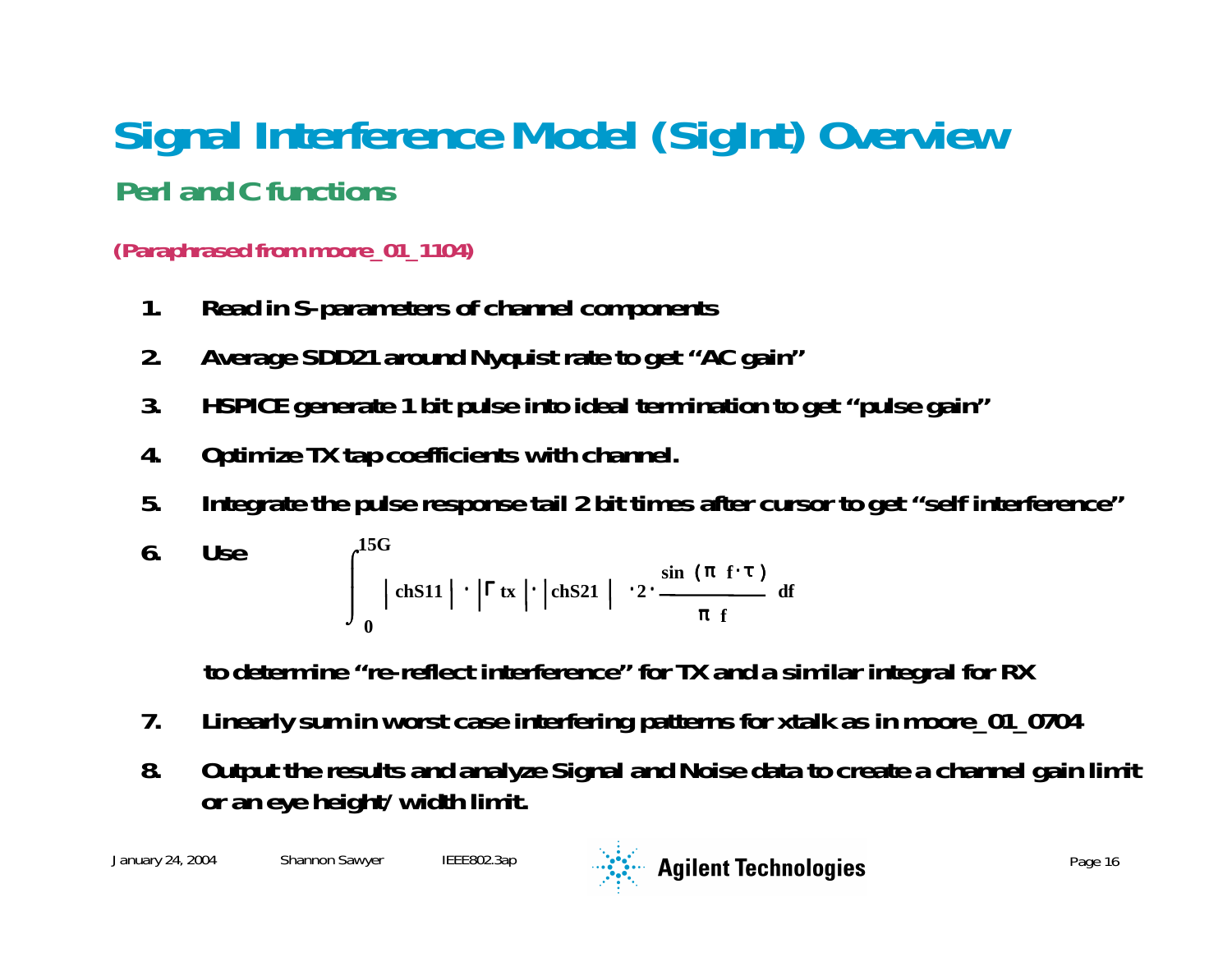### **SigInt Model Setup**

- **1. NRZ signaling at 10.3125Gbps**
- **2. Cascaded S-parameters of Intel package->Tyco/Intel Channels->coupling capacitor-> Intel package**
- **3. 2 TX post cursor taps, 2 RX DFE taps**
- **4. Tj= 0.4UI**
- **5. No Crosstalk (function detailed in moore\_01\_0704 needs to be coded in)**

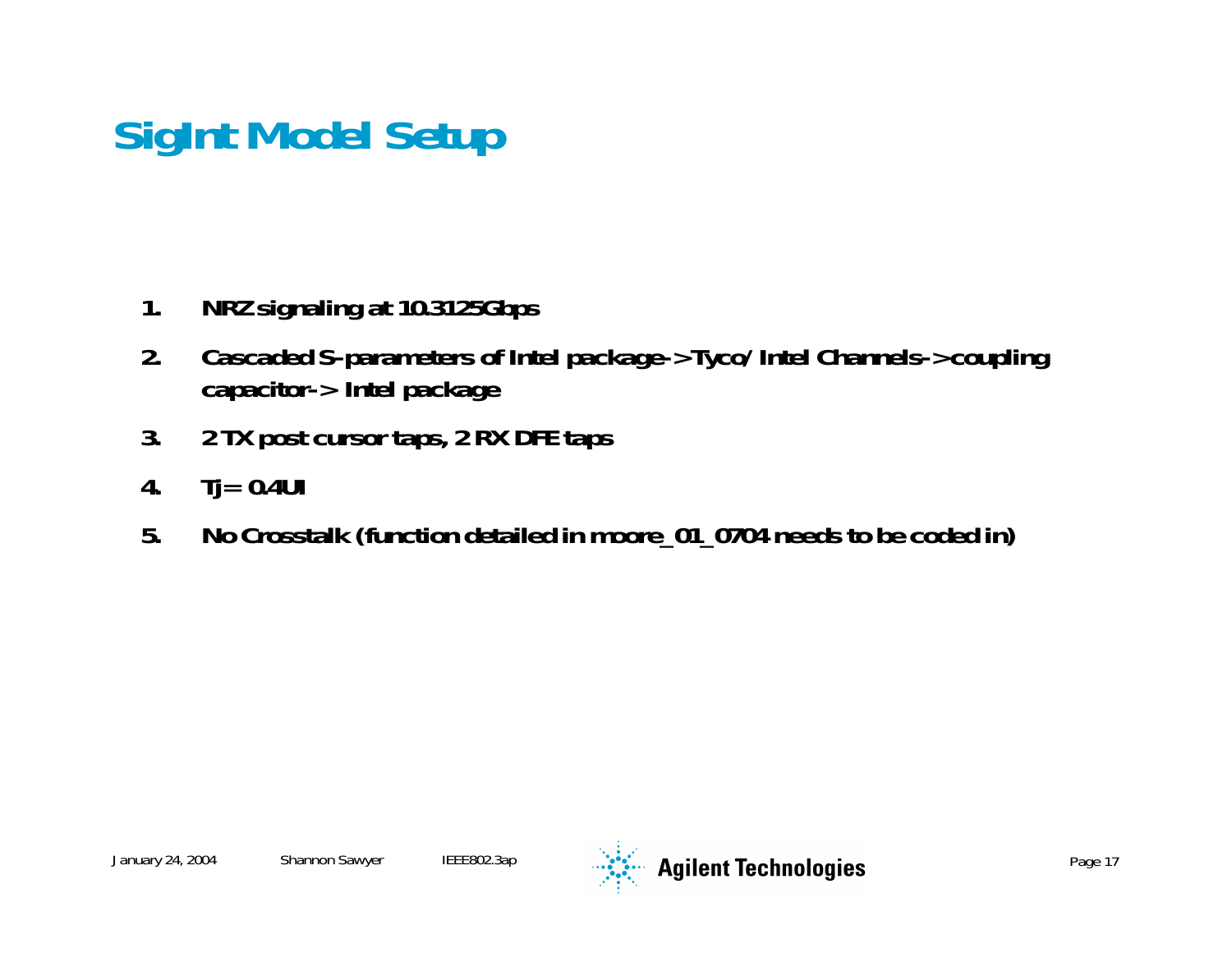### **SigInt Simulation Results**

**various gains, self and re-reflected interference, and N/S ratio vs. Tyco and Intel channels (noXT)**



**Long channels show low noise due to attenuation and amplitude is diminished**

**Self interference (pulse response tail ripples) is consistently larger than re-reflect** 



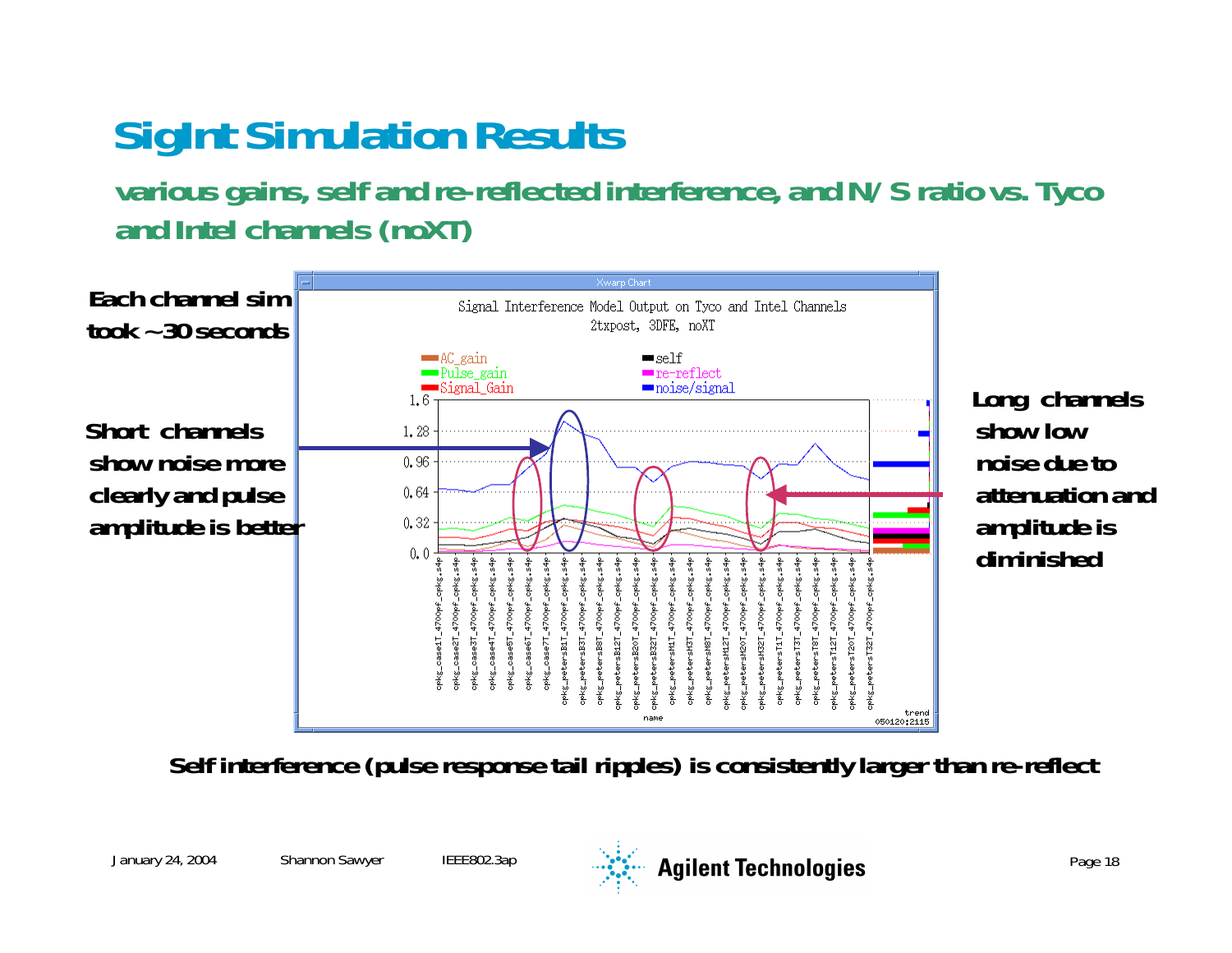### **SigInt Simulation Results continued…**

**self and re-reflected interference vs. Tyco and Intel channels (noXT)**



**ReReflect appears to be inverted since it diminishes with stub length**

**Self appears to correlate with low loss channels with pulse response ripples**



January 24, 2004 Shannon Sawyer IEEE802.3ap **Agilent Technologies** Page 19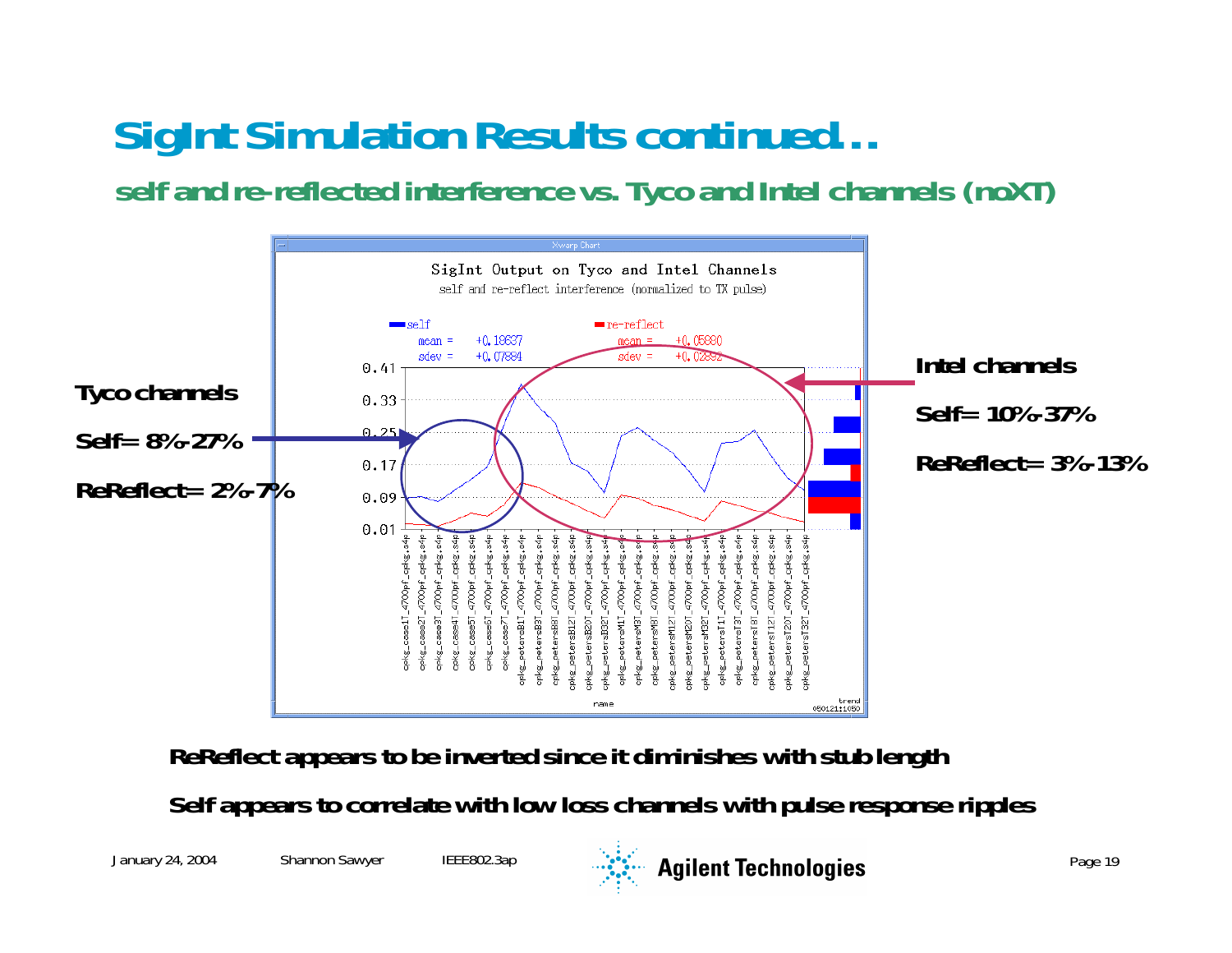# **Correlation Between StatEye and SigInt**

**StatEye Width against all StatEye and SigInt parameters**



**self and re-reflect interference correlate with StatEyeWidth, but are inverted** 

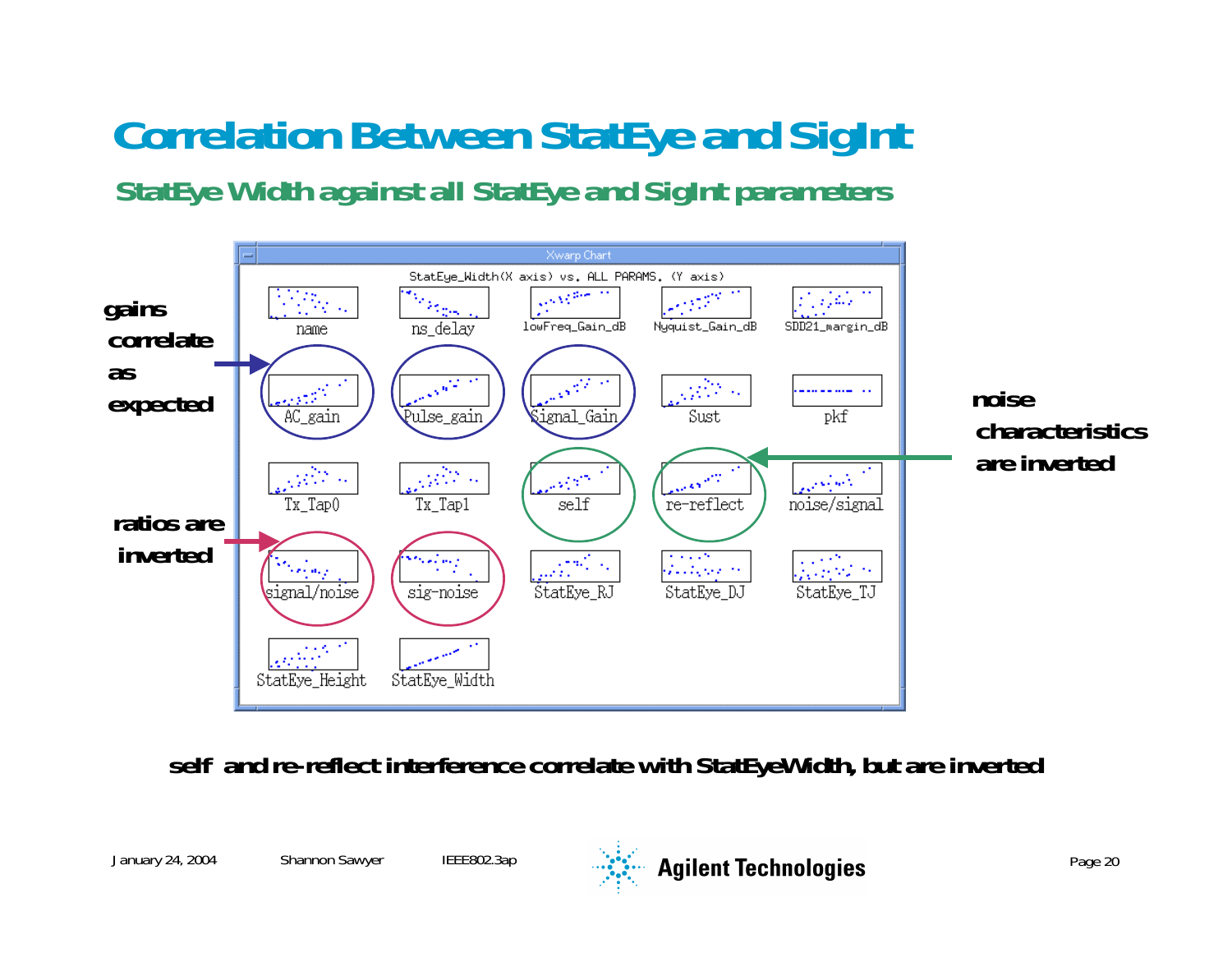### **Correlation continued…**

**SDD21\_margin (dB delta from Goergen SDD21 limit at Nyquist) against all StatEye and SigInt parameters**



**No reasonable correlation to any parameter shows SDD21 is not able to completely account for all necessary 10G channel characteristics**

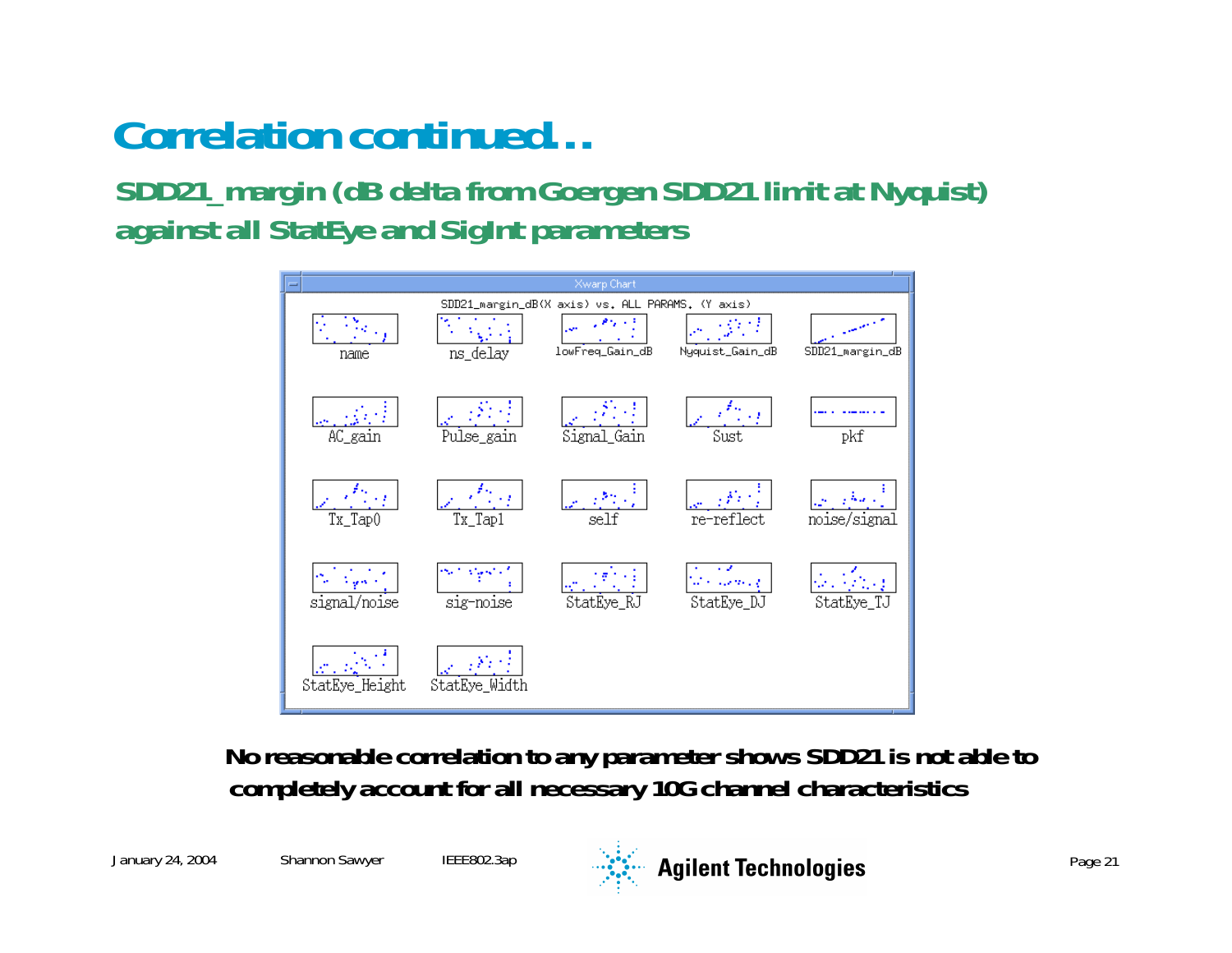### **Correlation continued…**

**AC\_gain (at Nyquist of SDD21) against StatEye and SigInt parameters**



**Intel channels with 175mil backplane stubs stand out with either tool** 

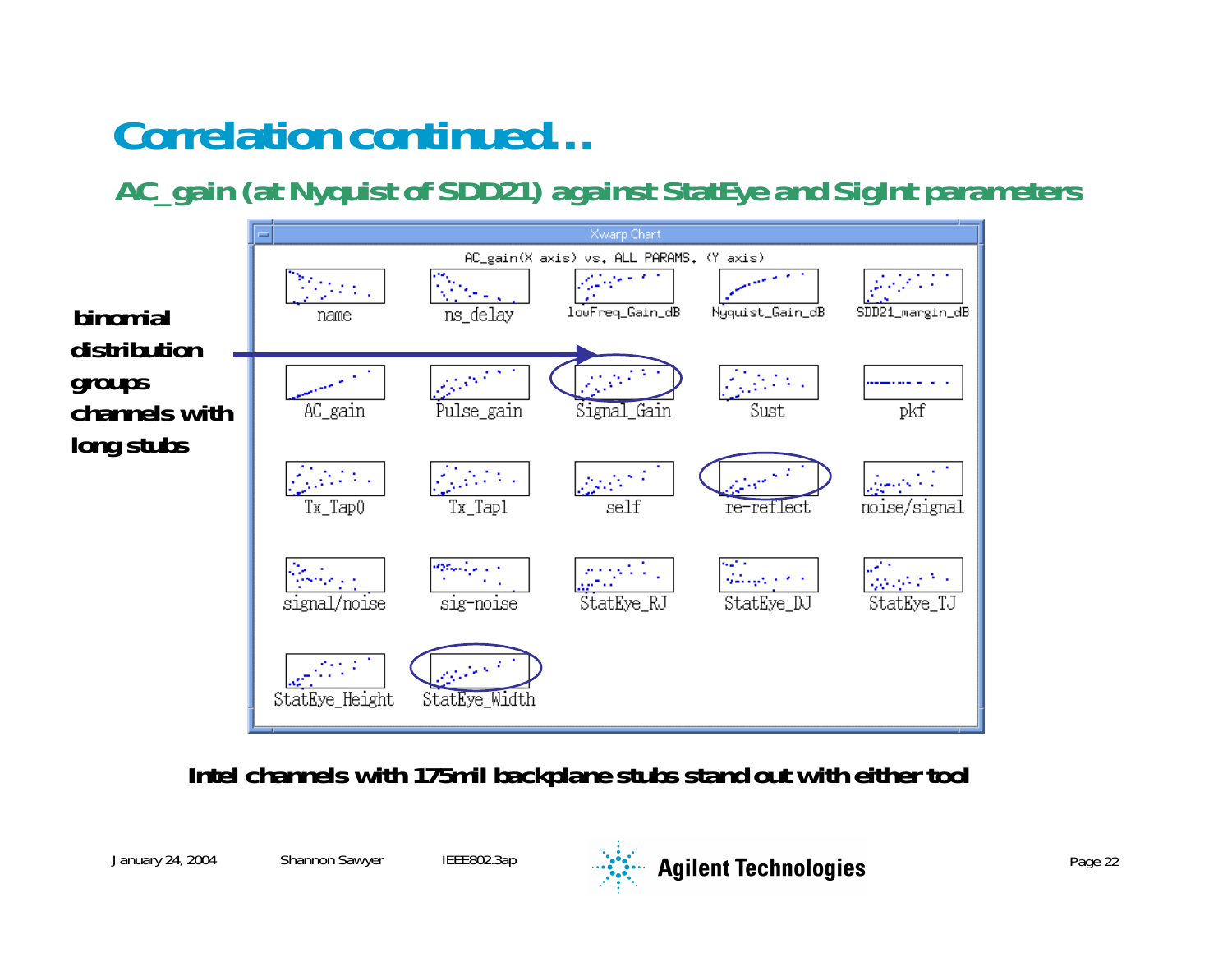### **Compared Results**

**StatEye and SigInt results vs. Tyco and Intel channels**



**self and re-reflect are inverted compared to StatEye Width and Height** 



January 24, 2004 Shannon Sawyer IEEE802.3ap **Agilent Technologies** Page 23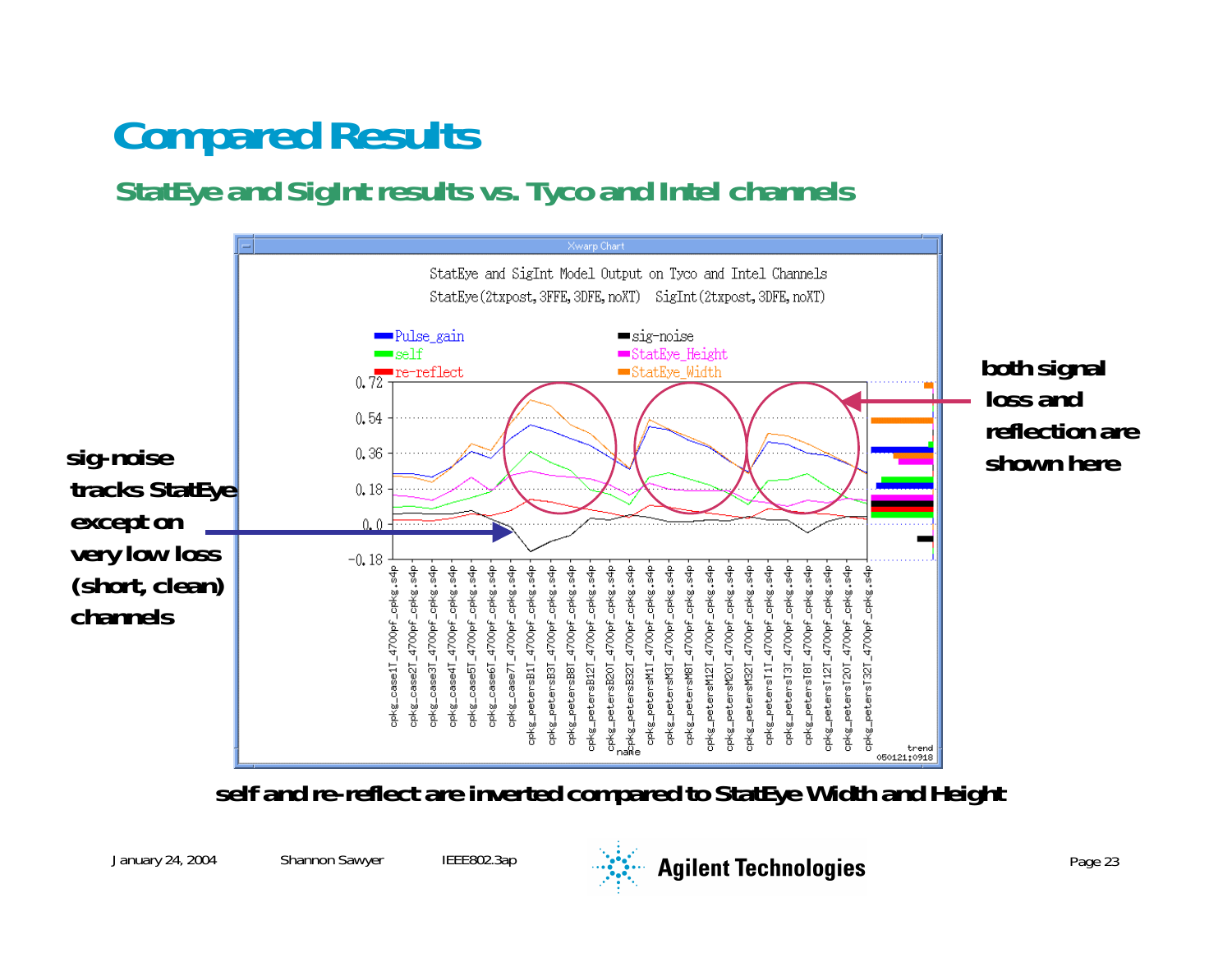### **Conclusions**

- **Without crosstalk, all channels with packages and capacitor had at least 9% open StatEyes at a BER of 1E-15 with 2 TX post cursor taps, 4FFE taps, and 4DFE taps.**
- **With 4 aggressor crosstalk, EyeHeight is reduced 1%-6%.**
- **StatEye's EyeHeight and EyeWidth are able to discern between reflective stub effects and absorptive loss effects.**
- **SigInt's "Self" finds channels with bad pulse response ripples.**
- **SigInt's "AC\_gain" separated Intel channels with longest stubs.**
- **SigInt's "ReReflect" doesn't find stubs, and may need coding changes.**
- **The StatEye EyeHeight and EyeWidth correlate positively with the SigInt's noise metrics… need to look through SigInt code.**

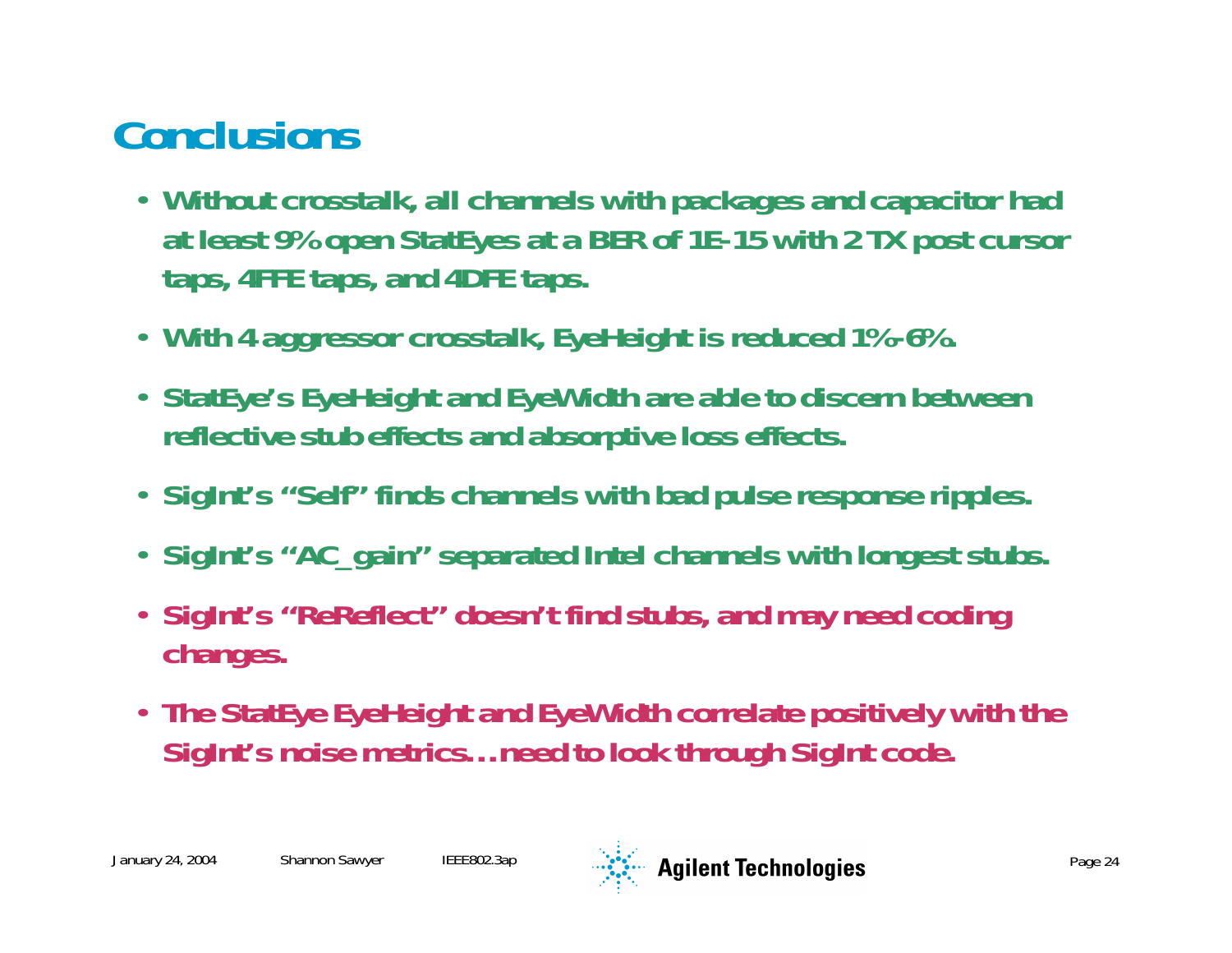#### **StatEye user\_parameter.m file used for simulations**

%{{{{

%\*\*\*\*\*\*\*\*\*\*\*\*\*\*\*\*\*\*\*\*\*\*\*\*\*\*\*\*\* THIS IS A GUI GENERATED FILE \*\*\*\*\*\*\*\*\*\*\*\*\*\*\*\*\*\*\*\*\*\* % This file of user parameters has been generated by the StatEye GUI. % % If you wish to enter parameters manually and not through the GUI then copy % % user\_parameters\_manual\_template.m to user\_parameters.m, and then run main.m %  $\%$ param.bps = 1.03125e+010; param.txdj =  $0.15$ ; param.txr $j = 0.15$ ; param.BER = 1e-015; param.PNA = 'off'; param.DCD =  $0.05$ ; param.tx\_ideal = 'on'; param.tx\_gaussian <sup>=</sup>'off'; param.tx\_spectrum = 'off'; param.PAM = 2;

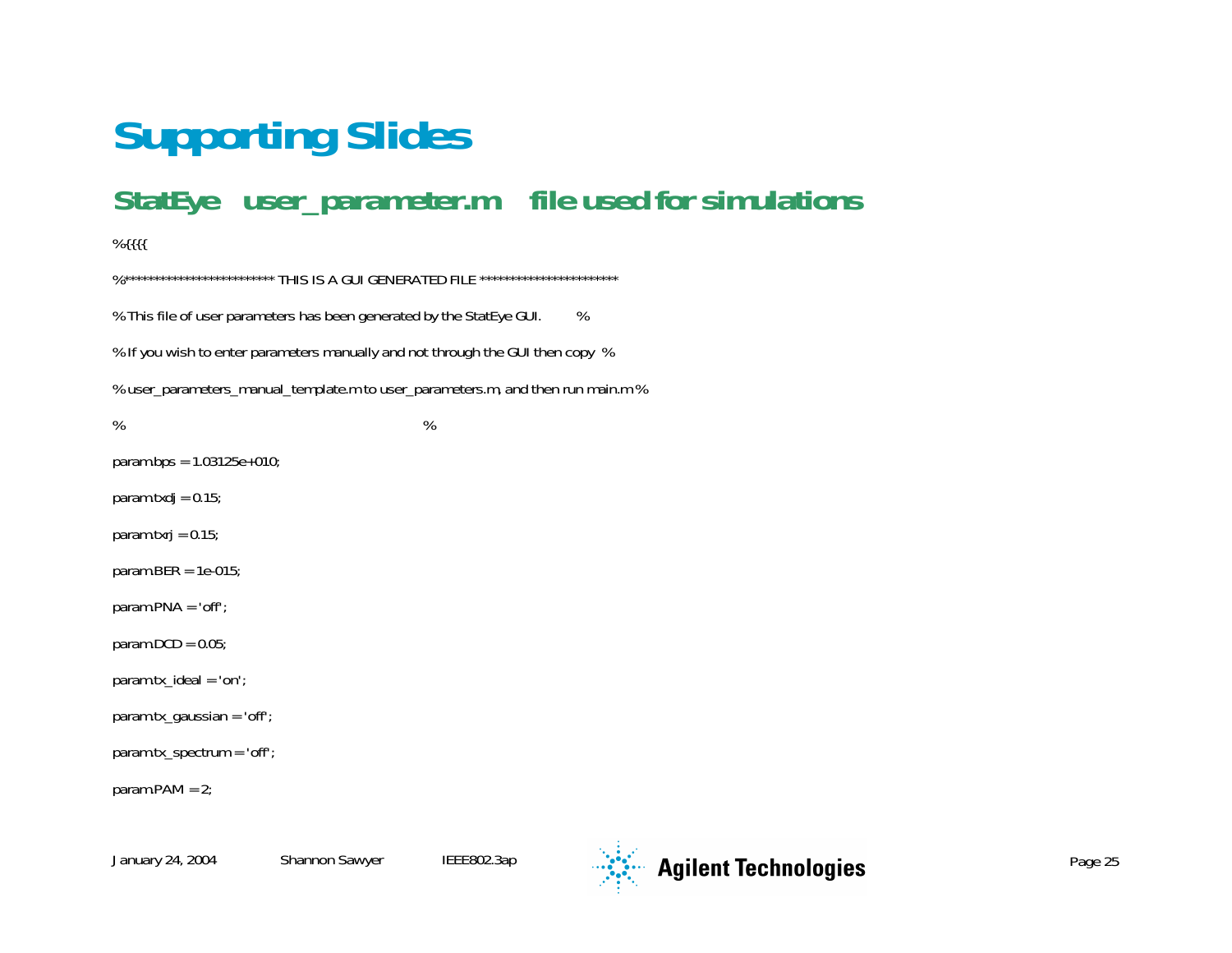#### **user\_parameter.m continued…**

param.datacoding = 1;

param.txpre  $= []$ ;

- $param.txpost = [-0.1 -0.1];$
- param.vstart =  $[-0.4 -0.3 -0.2]$ ;
- param.vend =  $[0 0 0]$ ;
- param.vstep = [0.1 0.05 0.025];
- param.txdeemphasis = [];
- param.txFilter <sup>=</sup>'off';
- param.txFilter\_restore = 'off';
- param.txFilter\_type = 'singlepole';
- param.txFilterParam = [1 1];
- param.txBesselFilterOrder = 4;
- $param.txcpad = 0;$
- param.txtermination = 50;

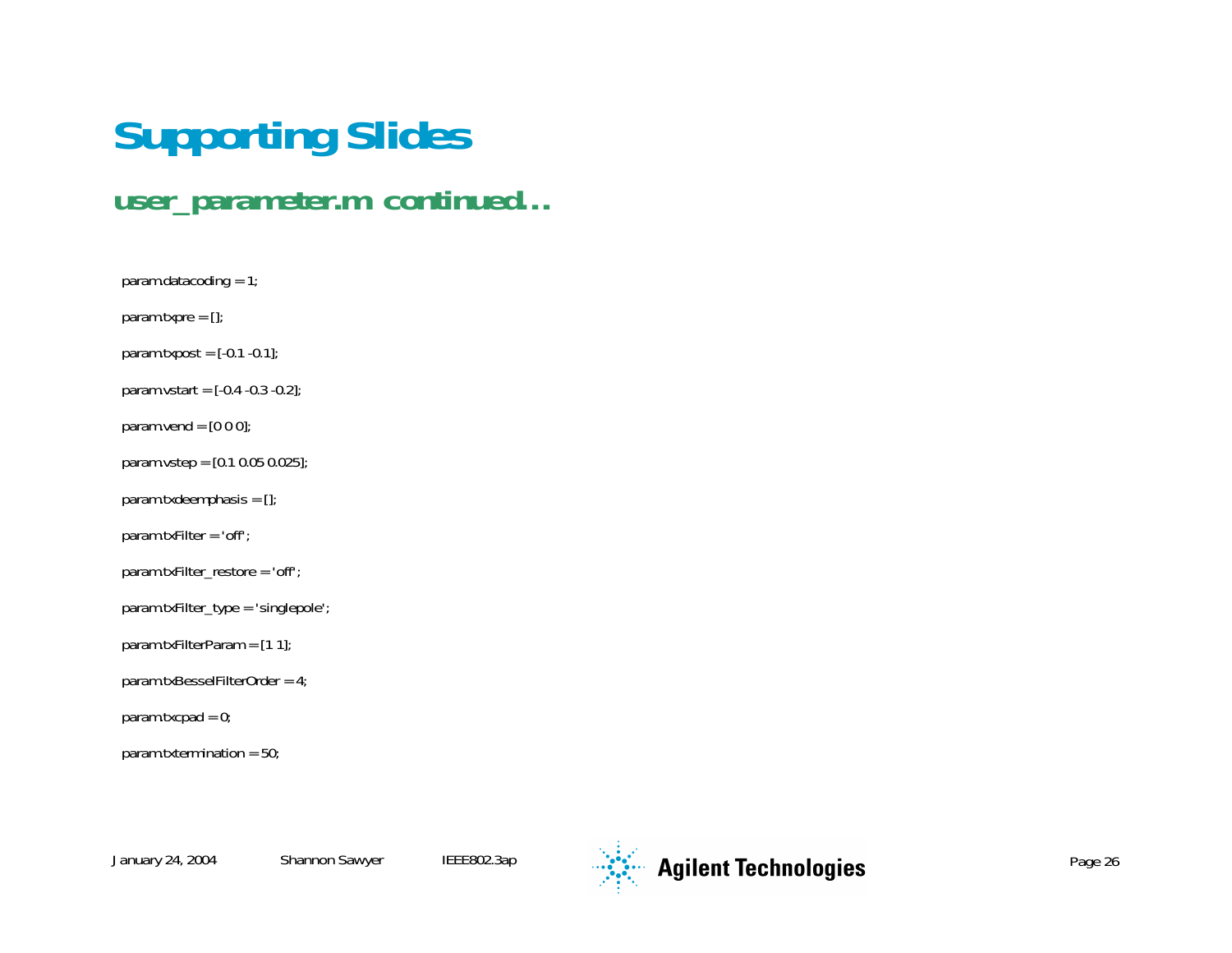#### **user\_parameter.m continued…**

```
param.tosa = 'off';
param.nonlinear_tosa_data = [''];
param.tosa_Sparams_type = 'p2';
param.p2_tosa_data = [''];
param.p4_s2p_tosa_data = [''];
param.p4_s4p\_tosa\_data = [''];
param.channel = 'p4_s4p';
param.p4_s2p_channel_data = ['../Models/Channels/p4_s2params/thru_TXP_040309/'];
param.p4_s4p_channel_data = ['../../../../IEEE802/802.3ap/channels/bills_channels/cascaded/cpkg_petersB1T_4700pf_cpkg.s4p'];
param.abcd_channel_data = ['../Models/Channels/abcd/thru_2p_TXP_040309.abcd'];
param.afr_data = ['../Models/Channels/afr/Cambridge_rel_1_0/CamMMF1p0f34o23f.txt'];
param.mpf_data = ['../Models/Channels/mpf/Cambridge_rel_1_0/CamMMF1p0f01o17i.txt'];
param.rosa ='off';
param.nonlinear_rosa_data = [''];
param.rosa_Sparams_type = 'p2';
```
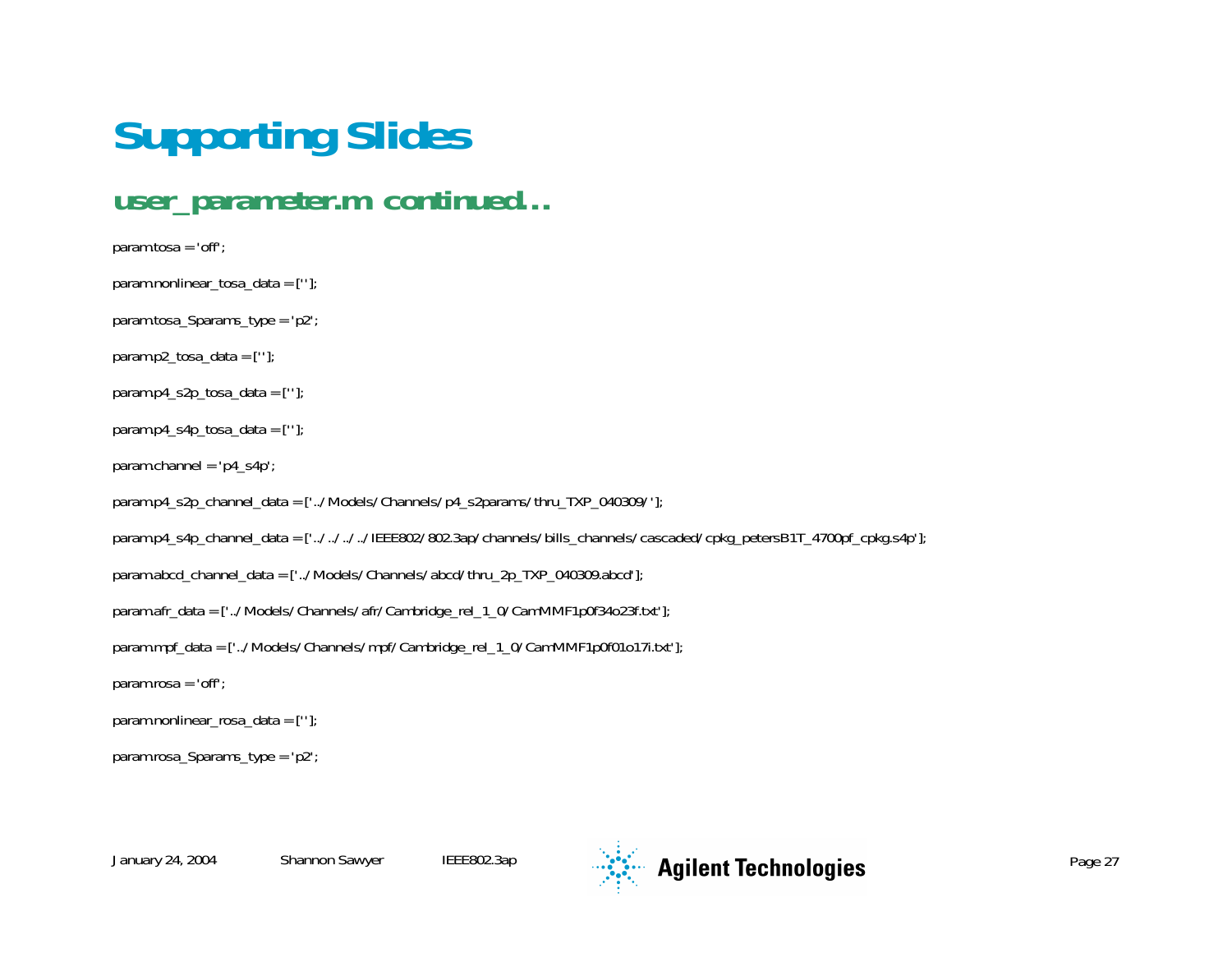#### **user\_parameter.m continued…**

```
param.p2_rosa_data = [''];
param.p4_s2p_rosa_data = [''];
param.p4_s4p_rosa_data = [''];
param.xtlk_summation = 'linear';
param.noAggressors = 4;
param.stype_aggressor = 'p4_s4p';
param.p4_s2p_aggressor_data = [];
param.p4_s4p_aggressor_data = ['../../../../IEEE802/802.3ap/channels/bills_channels/cascaded/cpkg_petersB1F1_4700pf_cpkg.s4p'; 
'../../../../IEEE802/802.3ap/channels/bills_channels/cascaded/cpkg_petersB1N1_4700pf_cpkg.s4p'; 
'../../../../IEEE802/802.3ap/channels/bills_channels/cascaded/cpkg_petersB1F2_4700pf_cpkg.s4p'; 
'../../../../IEEE802/802.3ap/channels/bills_channels/cascaded/cpkg_petersB1N2_4700pf_cpkg.s4p'];
```
param.rxcpad = 0;

param.rxtermination =  $50$ ;

param.rxFilter <sup>=</sup>'off';

param.rxFilter\_type = 'singlepole';

param.rxFilterParam = [1 1];

param.rxBesselFilterOrder = 4;

param.ffe  $tan = 4$ ;

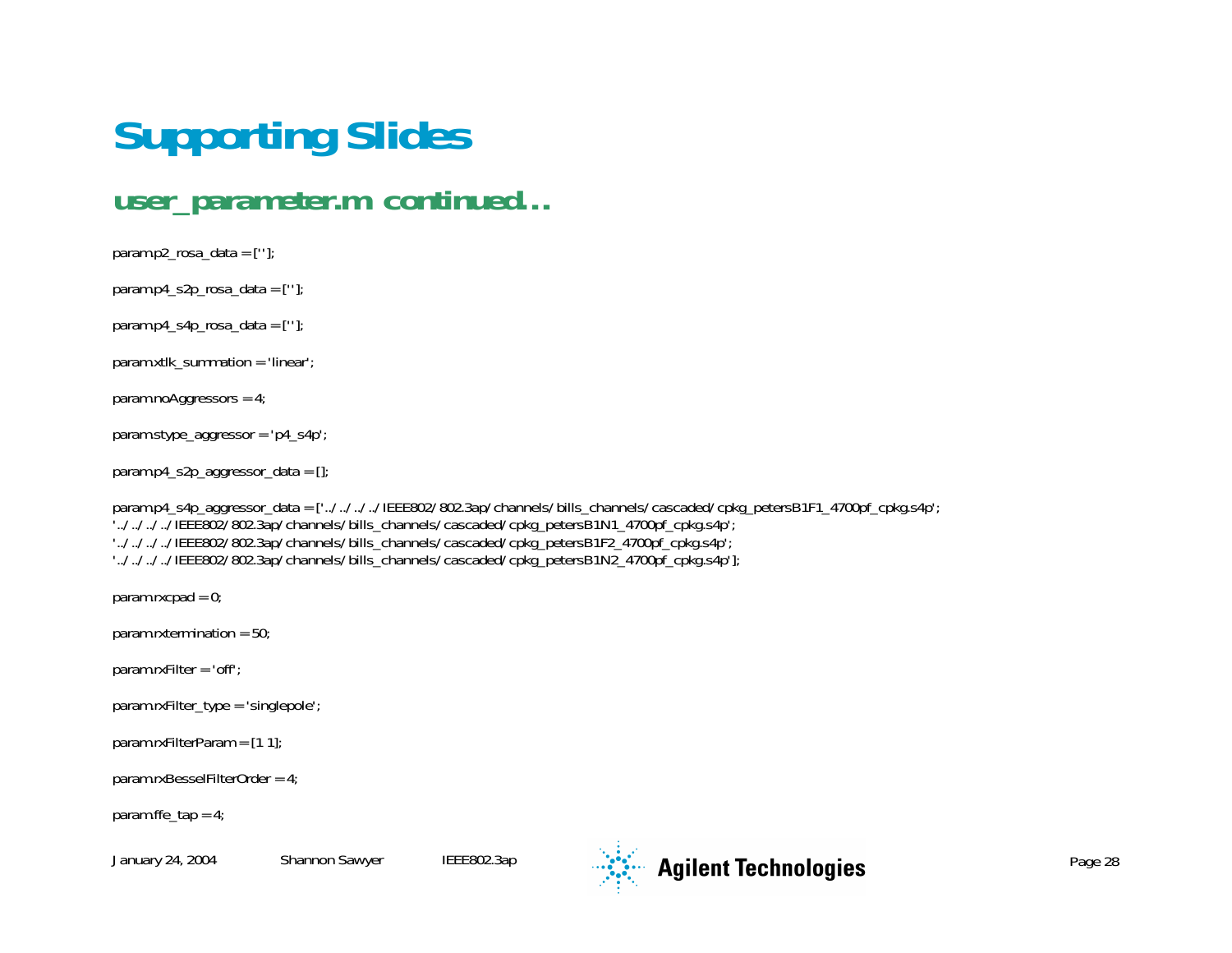#### **user\_parameter.m continued…**

param.dfe\_tap = 4; param.CDRType <sup>=</sup> 'SinglePLL'; param.eyeenlargement <sup>=</sup>'off'; param.plot\_txFilter <sup>=</sup>'off'; param.plot\_PAD = 'off'; param.plot\_ini\_s\_params <sup>=</sup>'off'; param.plot\_abcd\_data = 'off'; param.plot\_trans\_func <sup>=</sup>'off'; param.plot\_result\_dif\_s\_params <sup>=</sup>'off'; param.plot\_interpolated\_data = 'off'; param.plot\_mpf <sup>=</sup>'off'; param.plot\_afr <sup>=</sup>'off'; param.plot\_tosa <sup>=</sup>'off'; param.plot\_rosa <sup>=</sup>'off'; param.plot\_rxFilter <sup>=</sup>'off';